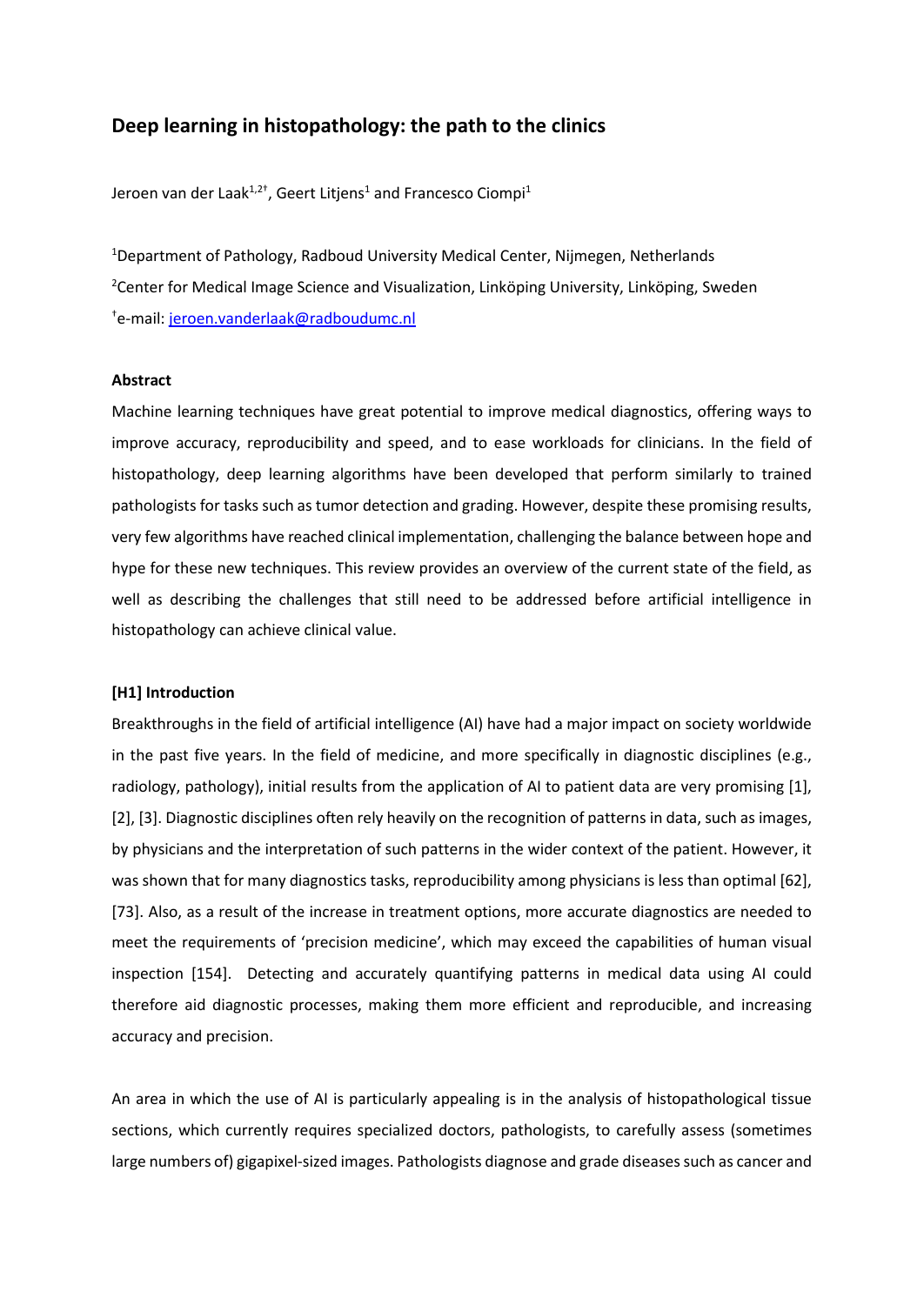inflammatory diseases, based on a variety of tissue features (e.g., disturbed tissue architecture, the presence or absence of specific cell characteristics or the presence of, for example, an abundance of inflammatory cells). While there is a worsening shortage of pathologists, their workload is increasing as a result of larger numbers of cases, and the requirement for more extensive diagnoses to identify the most optimal treatment for patients.

Using AI to analyze tissue sections is often referred to as computational pathology (CPATH) [4], [5], the current applications of which rely heavily on the use of deep neural networks (so-called deep learning). Research in this area began as early as the 1960's, with the initial application of image analysis algorithms to images of cells. Individual cells in blood smears could be classified into subtypes, on the basis of quantitative cell characteristics such as size, shape and chromatin distribution, to analyze the blood composition and help diagnose a range of diseases [6]. Early CPATH applications attempted to implement computational features that were painstakingly matched to a biological process or shape, and were later replaced by radiomics or pathomics approaches using generic 'feature banks' of texture descriptors (i.e. a quantitative description of the characteristics of image textures, such as orientation, contrast etc.)[7], operating under the assumption that complex classifiers could eventually find the intricate relationships among these features for specific classification tasks. For example, Kather *et al* showed that combining five different types of texture descriptors resulted in a classifier that could recognize tumor and stroma in colorectal tissue sections with 98.6% accuracy [155].

The almost complete transition from feature engineering to deep learning occurred for several reasons. For medical imaging, and thus also for CPATH, perhaps the most important reason is the fact that the construction of algorithms (almost) entirely by training, rather than by explicit programming or by using predefined filters, yields powerful, hierarchical feature representations that, in most cases, outperform more traditional image analysis methods [3]. As a consequence, the need to have domain knowledge in order to achieve good results is reduced because feature engineering requires the definition of problem-specific features, whereas in deep learning, the networks learn meaningful features autonomously from the data. Automatically learning features from the data also leads to reduced implementation time. In feature engineering, crafting meaningful characteristics for the data at hand generally requires several iterations per feature and sometimes lengthy and repeated discussions with pathologists to understand what cues are used during their diagnostic process. In the era of deep learning, such trajectories can be reduced to months, sometimes even weeks, while breaking boundaries in terms of diagnostic performance. Lastly, the importance of freely available source code for the most successful neural network architectures cannot be understated.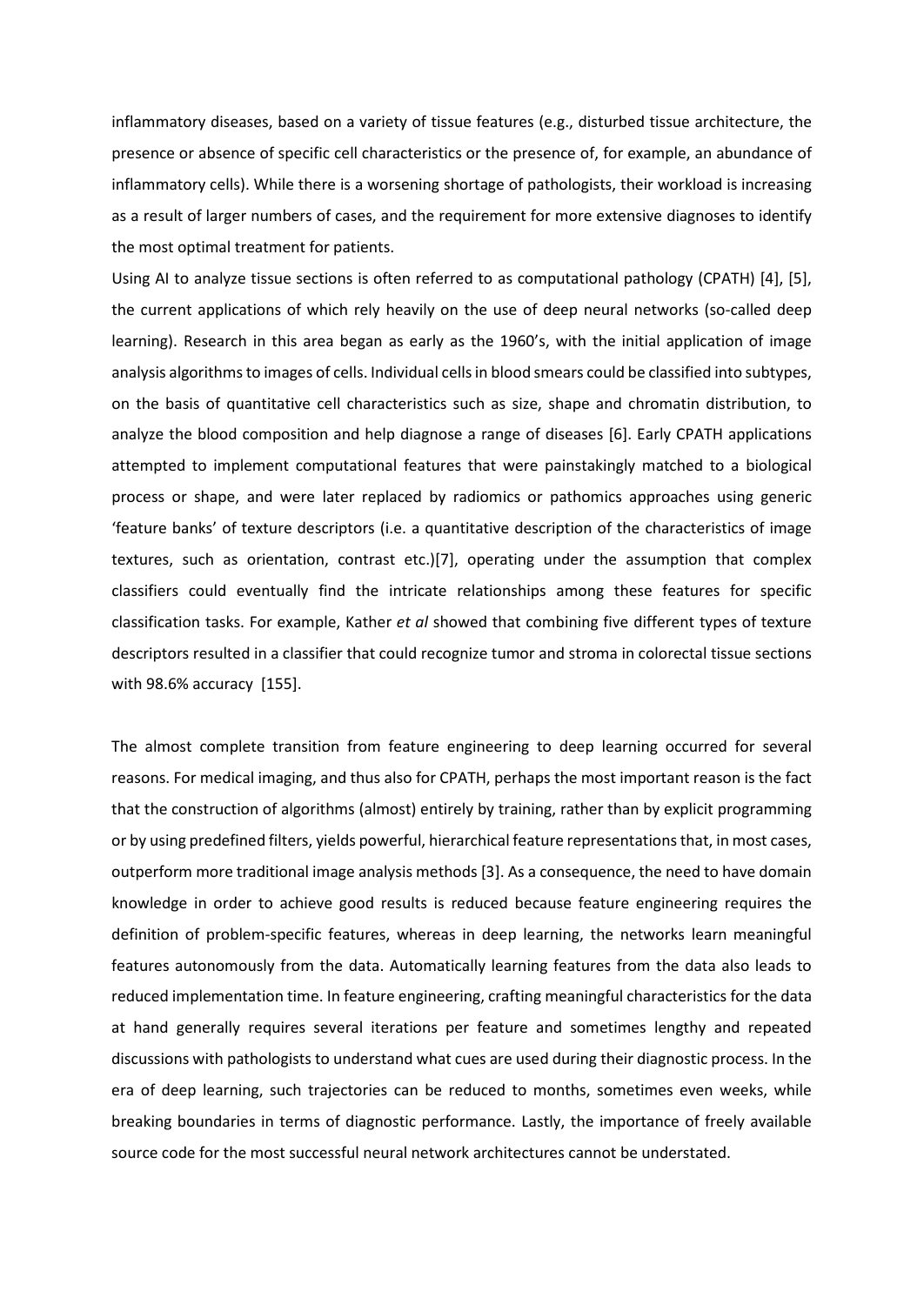The history of CPATH prior to deep learning has been reviewed elsewhere [8], as has the application of deep learning for histopathology from a technical perspective [14]. Therefore, in this review we provide an application-based approach to the use of deep learning in histopathology with an emphasis on clinical value, future developments and challenges still to overcome before true patient value is achieved, as well as briefly retracing the main milestones in CPATH from the past decade. We have limited the discussion to studies in which computational analysis is applied to digitized bright-field microscopic tissue sections in combination with selected meta-data, as these form the vast majority of current research.

#### **[H1] Trends in computational pathology**

CPATH has moved forward significantly in the past ten years as a result of strong improvements in microscopic scanning devices, which enable the acquisition of whole-slide images (WSI), progress in the development and decreases in the cost of computing hardware, and advances in AI. The field has followed a trend that was previously experienced by the computer vision community, which focusses its research on computational analysis of natural images, i.e. real-world photographs and videos. Initial reports in 2011 of efficiently training convolutional neural networks (CNN), a particular type of deep learning algorithm, using graphics processing units (GPUs) [9], led to the design of much deeper CNNs that outperformed the state of the art (mostly using machine learning based on handcrafted features) in the classification of natural images. Specifically, in the ImageNet challenge, which required categorization of one million photographs in a thousand different classes ranging from specific breeds of dogs to airplanes and cars, these new deep neural networks reduced the error rate from 25% to 4% in only three years.. CPATH researchers took note of the successes of applying CNNs in computer vision, initially presenting methods that solely focused on the analysis of small cropped areas from WSI, such as mitosis counting [10]. Methods that used entire WSI followed for applications such as breast cancer segmentation [11], glioma classification [12], non-alcoholic fatty liver disease [156], assessment of renal transplant biopsies [19] and prostate cancer detection [13].

In parallel with the progression to more advanced AI models in histopathology, the complexity of the tasks to be solved and the size of publicly available datasets began to grow. In 2016, the CAMELYON challenge was proposed with the aim of developing CPATH solutions for the detection of breast cancer metastases in sentinel lymph nodes [20]. The introduction of the CAMELYON dataset was a game changer in the field of CPATH, as it made available for the first time the largest collection (n=1,399) of fully manually annotated WSI of sentinel lymph nodes of patients with breast cancer. Participants in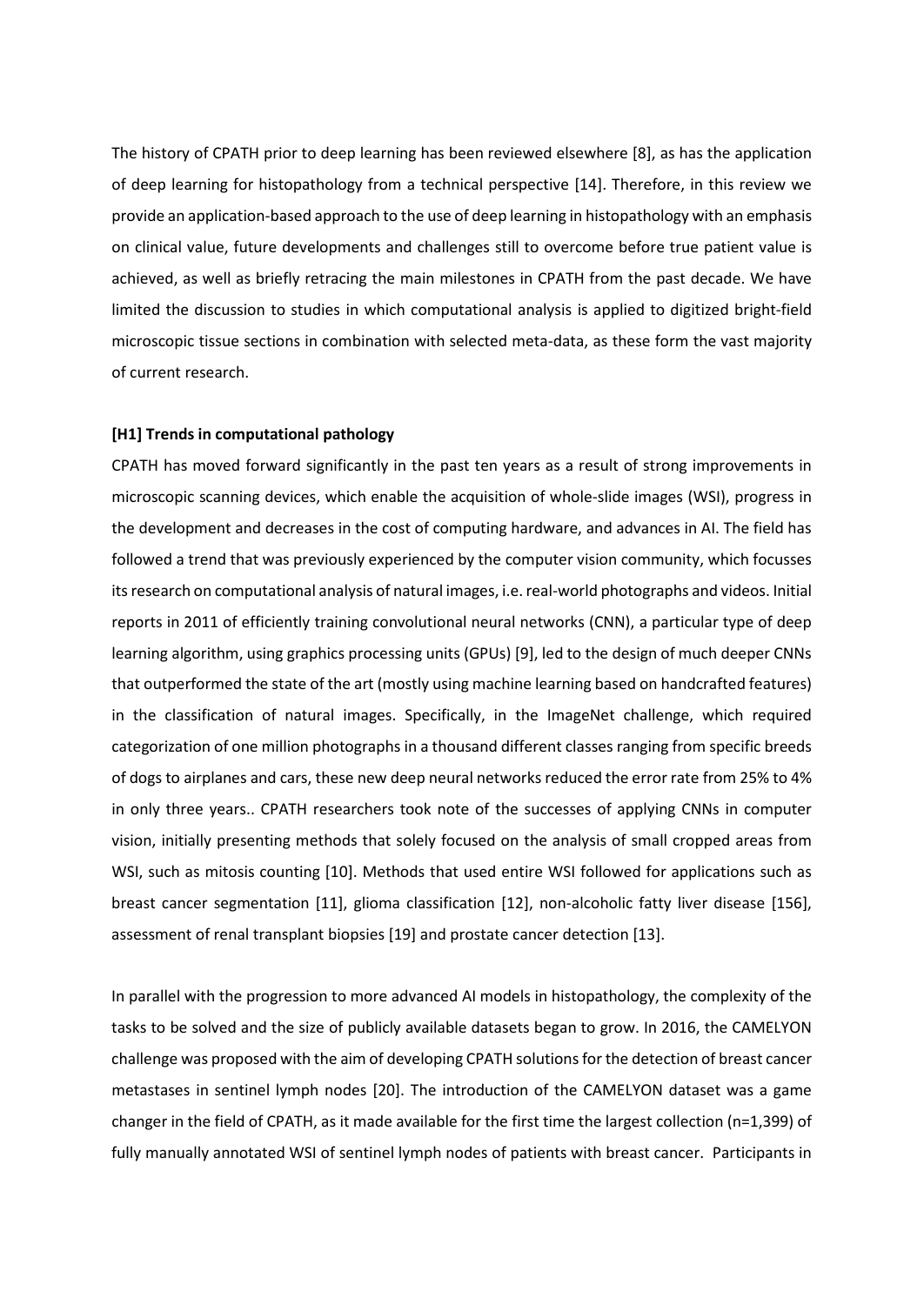the challenge had to solve two tasks designed to mimic routine tasks in pathology diagnostics: finding tumor regions in each lymph node and consequently predicting the presence of tumors at a WSI level. Similar to the impact that ImageNet had on the computer vision community, the large set of data and clinical focus of CAMELYON stimulated the creativity of both researchers and industry, who pushed forward the development of AI for metastasis detection, thereby enabling CPATH methods to make a leap from both academic and commercial technological perspectives. Furthermore, CAMELYON also attracted machine learning powerhouses such as Google to the field of computational pathology [21], contributed to establishment of several CPATH start-up companies, and influenced government policy in the USA [22].Today, many research papers are published on CPATH developments, focusing on a whole array of clinical applications. These applications are often found to approach or even surpass pathologists for specific tasks. To facilitate the development of such applications, ever larger data sets with associated annotations are required, posing challenges in terms of data collection and annotation production.

*[H2] CPATH for clinical practice.* The CAMELYON challenge provided a stimulus for researchers and industry to focus on the actual impact of CPATH applications in pathology clinical practice. Current applications include tumor detection and classification (often by subtype [21], [23], [24] [25], [26], [27] [28], [29], [30], [31], [32], [33], [34], [35] [36], [37]), image segmentation [38], [39], [40] [41], [42] [43] [44], [45] [46], [47], [48], cell detection and counting [49], [50], [51], [52], [53], mitosis detection [54], [55], [56], [57], [58], analysis of kidney transplant biopsies [19], and tumor grading [59], [60], [61], among others. An example of a CPATH application for automatic tissue segmentation using a combination of U-Net models [19] as well as the corresponding ground truth, is shown in Figure 1. Figure 1a shows a zoomed in region of a Periodic acid–Schiff-stained kidney biopsy, in which glomeruli, tubuli, capillaries etc can be recognized. In Figure 1b, the expert annotation is shown, which is used to validate the output of the CPATH solution (purple - glomeruli, blue - proximal tubuli, orange - distal tubuli, green - atrophic tubuli, etc). Figure 1c, finally, shows the output of the CPATH models, which clearly corresponds very well with the human annotation.

In the context of clinical practice, automating repetitive and time-consuming tasks such as the analysis of tissue samples obtained by biopsy and excised lymph nodes can have a tremendous impact on the optimization of the clinical workload of pathologists. Tissue samplesfrom the breast, colon, and cervix are taken in large numbers as a consequence of population screening programs, and large numbers of lymph nodes per patient are resected during surgery, resulting in large numbers of (mostly negative) slides to be checked by pathologists. In these situations, AI algorithms could flag suspicious regions or slides for inspection or, in the future, assess cases autonomously.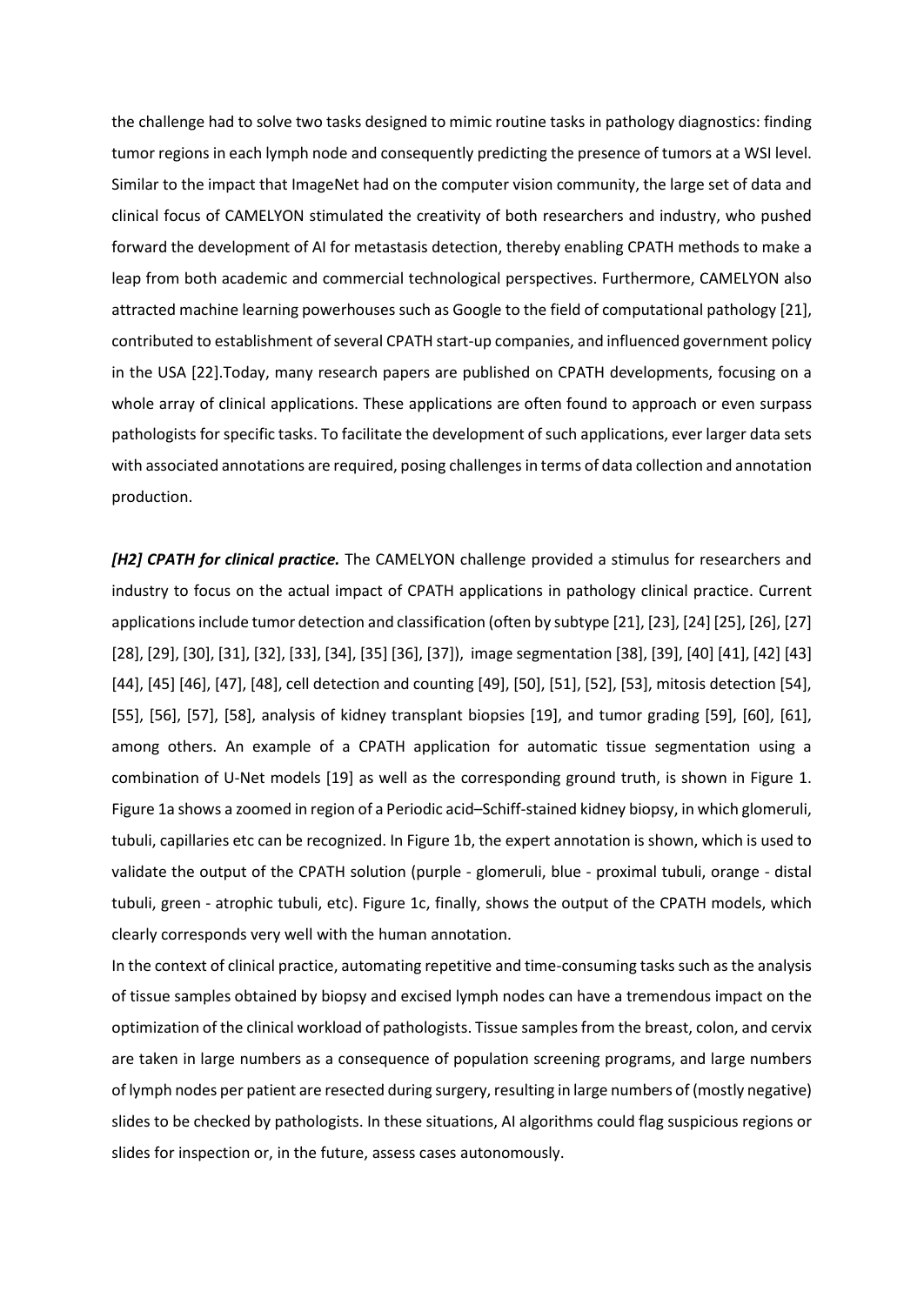In addition to automating current diagnostic tasks, CPATH methods can also be used to support pathologists with additional information; for example, by showing the 2mm<sup>2</sup> hotspots of mitotic cells in breast cancer WSI that are required for tumor grading as advised by guidelines for treatment of patients with breast cancer (e.g., as published by the American Society of Clinical Oncology; ASCO) [157]. This approach performs similarly to pathologists and can reduce inter-observer variability [147]. Highlighting regions of prostate cancer using different colors to represent different Gleason grades [62] [63] and highlighting lung cancer growth patterns by adenocarcinoma subtype [36] [64] using CPATH methods have produced similar results. Furthermore, a combination of segmentation, detection and classification methods can enable the objective quantification of established biomarkers that are used in clinical practice. One example is the assessment of tumor infiltrating lymphocytes (TILs) [65], which can be achieved by segmenting stromal regions of a slide and detecting intrastromal lymphocytes by hematoxylin and eosin (H&E) staining [66] [51] or by immunohistochemistry (IHC) [50]. Using this method, the presence of TILs wasshown to correlate with recurrence and genetic mutations in lung adenocarcinoma [67]. Other examples of biomarkers include those related to the amount of intra-tumoral stroma [68], such as the tumor-stroma ratio [69], which can be assessed by computing the ratio between the tumor and tumor-associated stroma obtained via image segmentation, and the quantification of programmed death-ligand 1 (PD-L1)-positive cells, which is used to stratify patients for immunotherapy and can be achieved via the detection of positive (and possibly negative) cells, by segmentation of PD-L1-positive and PD-L1-negative regions [70], or even predicted from H&E slides [71].

*[H2] Large-scale datasets.* Following the promising results of the early CPATH applications, the size of datasets has increased, leading to an increasing number of multi-centric efforts to cope with the large variability in staining, image quality, scanning characteristics, and tissue preparation across different labs. One example of how datasets have grown is in the use of AI for prostate cancer detection, one method of which was developed using a dataset of 254 prostate tissue samples in 2016 [13], whereas a method proposed in 2019 used a dataset with >24,000 prostate tissue samples [72]. As the scale of datasets grew, CPATH methods began to approach and even surpass the performance of pathologists [73] [74] [62].

However, although collecting a large number of WSI is a manageable task for pathology laboratories and medical centers, collecting annotations remains an obstruction to the scaling of CPATH algorithms. Annotations can mean both the manual annotation of image regions (such as the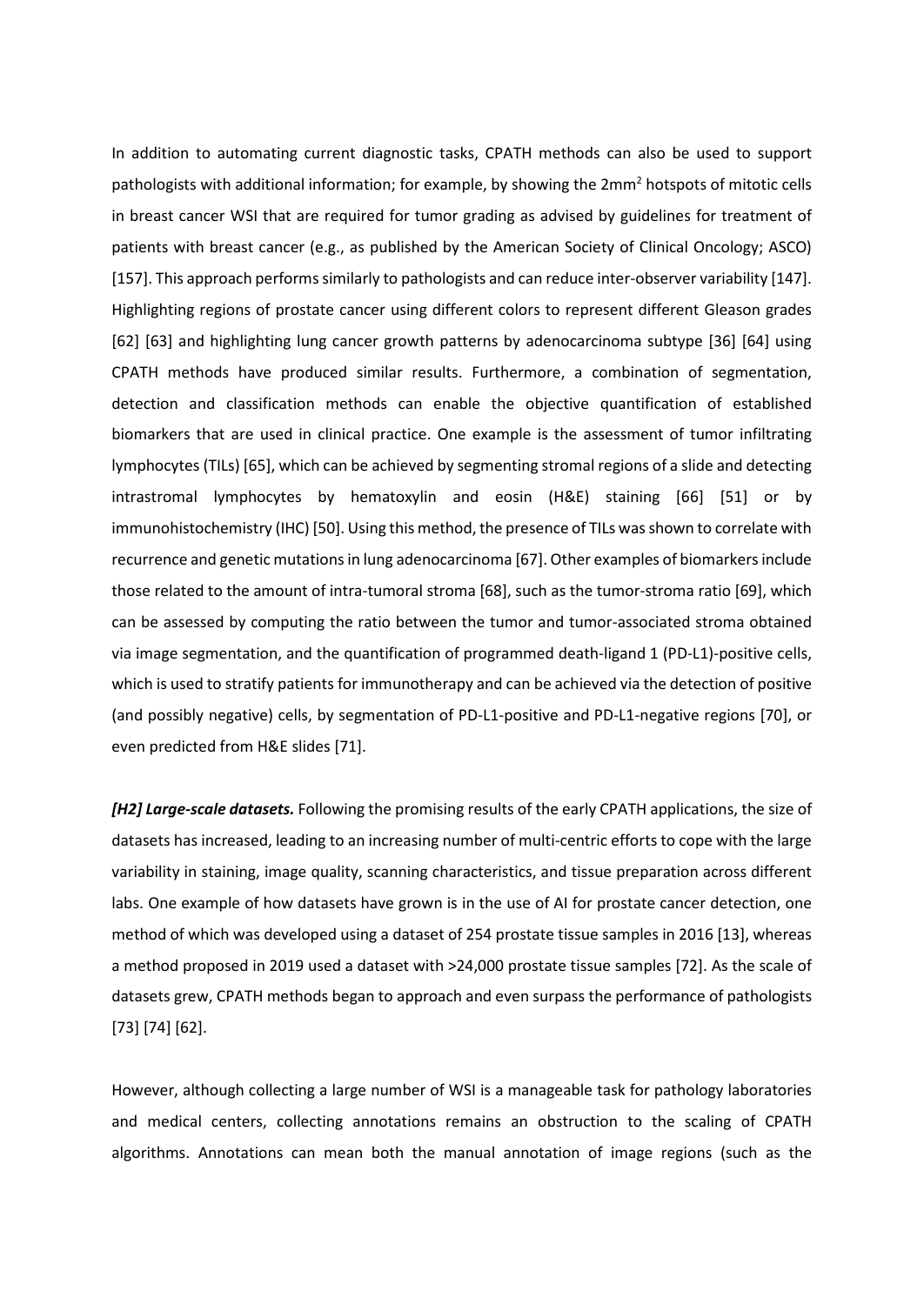identification of regions of tissue or the location of specific cells types) and clinical annotations (such as assessment of molecular subtypes, treatment response and survival). Acquiring manual annotations of images is a tedious task that requires domain expertise and is typically performed by (resident) pathologists. By contrast, clinical annotations require access to pathology reports and electronic patient records, either from a hospital (to retrieve information about grade, molecular subtypes or treatment responses) or from a regional or national registry (to retrieve information about survival), and can only be provided by authorized clinical researchers or data managers. Clinical annotation of WSI tends to be easier to achieve than manual annotation, and has resulted in large datasets in several studies (e.g., for prostate cancer [72], lung cancer [24], and colorectal cancer [160]). Still, building CPATH models using only clinical annotations will not be possible or efficient for every application in histopathology. For instance, if the feature that is critical for arriving at a certain diagnosis is present only in very small regions of the WSI, it may require a very large number of cases before the CPATH model has learned to perform the task. Therefore, manual annotations will still be needed, necessitating development of techniques to facilitate efficient production of these annotations.

Several approaches have been proposed to address the need for manual annotations in large scale datasets. One straightforward approach is to simply scale the number of annotators with the data by involving a large number of experts. This approach has the advantage of guaranteeing high quality annotations, but it is very expensive as it involves a fairly large number of experienced physicians. This solution was adopted by a study in 2020 [75], in which 12 senior pathologists were involved in exhaustively manually annotating >2,000 WSI of gastric cancer; the agreement among all experts involved was used as reference standard. A similar approach was used in the TUPAC challenge in 2016 to define a reference standard for mitosis detection by combining the opinions of a panel of pathologists [54]. An alternative approach to using pathologists is to assign manual annotations to a set of people with different amounts of expertise, ranging from medical students to junior and senior pathologists [76] [77] [51]. In previous studies that used this approach, manual annotations were crowdsourced using web-based platforms such as Mechanical Turk [76] [77]. However, in all cases, manual annotations were finally reviewed and approved by (resident) pathologists.

Staining techniques such as IHC, in which antibodies can be used to target specific types of tissue or cells, may also provide valuable support to manual annotations. This strategy was used to make manual annotations of breast cancer metastases to lymph nodes in the CAMELYON challenge, in which two serial sections were stained with cytokeratin (CK) and H&E, and CK was used to guide the manual annotation procedure [20]. This approach has the advantage of providing strong supervision to the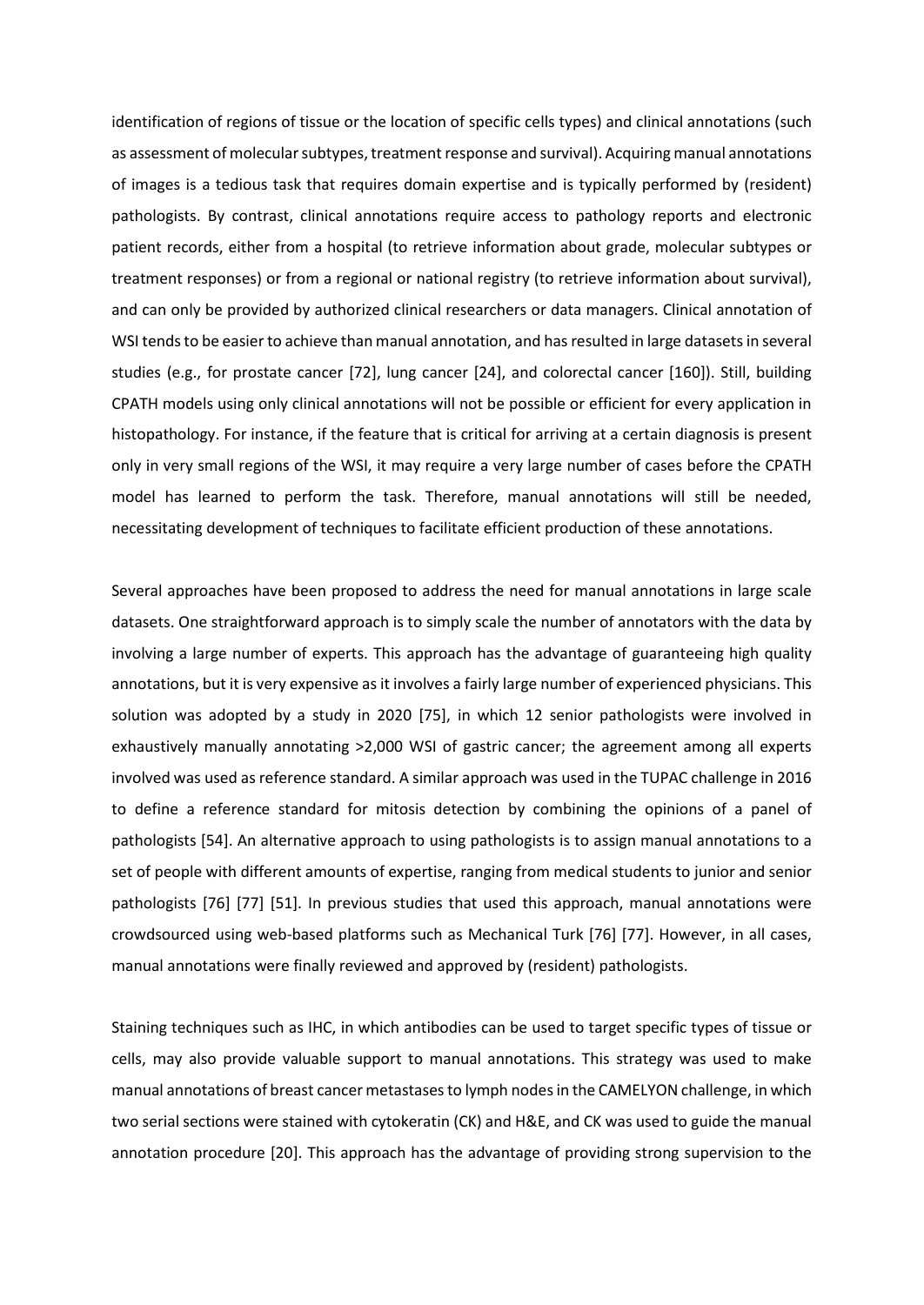annotator and avoiding false negatives and false positives in the annotated reference standard. Another useful technique is re-staining, which provides an alternative to serial sections and enables the same slide to be subsequently stained with, for example, H&E and IHC, and the two digitized slides to be aligned via registration algorithms. This technique guarantees that exactly the same cells and tissue compartments are present in both slides, and that the positive marker in IHC can be transferred to H&E, de facto producing a strong basis for making accurate annotations automatically. This approach has been adopted for the detection of mitotic figures using phosphohistone H3 as a reference standard [55], for the segmentation of prostate epithelium using CK as reference standard [78], and for the detection of epithelial cells in breast cancer using CK and Ki67 [79]. Re-staining techniques enable the number of cases to be scaled at relatively low cost and with only a minimal interaction from human experts, thus reducing variability due to inter-observer disagreement, which is a well-known limitation in applications such as the detection of mitotic figures [55].

*[H2] Weakly supervised learning.* Another approach to reduce the burden of manual annotations is to consider CPATH algorithms that are trained in a weakly supervised fashion. In the context of image segmentation, weak supervision can come in the form of sparse manual annotations, for example, annotation of only small regions using dots or scribbles, as opposed to full supervision via dense annotations, in which all pixels of the image are manually labeled [80] [81]. Several groups have shown that weak supervision combined with advanced learning strategies in model development can approach the performance of fully supervised systems, particularly when sparse and dense annotations are combined. On the basis of this idea, weak supervision has been used to address several segmentation and detection problems in CPATH methods [82], [83], [41], [58], [84], [48].

In weakly supervised WSI classification (for example, making a single prediction for the entire WSI), only a single label per image is available for model development, and methods based on manual annotations are no longer applicable. This setting is appealing in terms of scalability because information contained in clinical annotations is often sufficient to define the image-level target (such as the presence of cancer in WSI) without the need to make manual annotations of cancer regions. Furthermore, clinical annotations can often be extracted from pathology reports and health records [85], [86], opening a new avenue for automated analysis of those reports and for extraction of labels, with the potential to scale up to several thousands of cases, which would be impossible to manually annotate. As an example, this type of challenge was proposed as one of the tasks in the TUPAC competition in 2016, in which participants were asked to predict a proliferation score derived from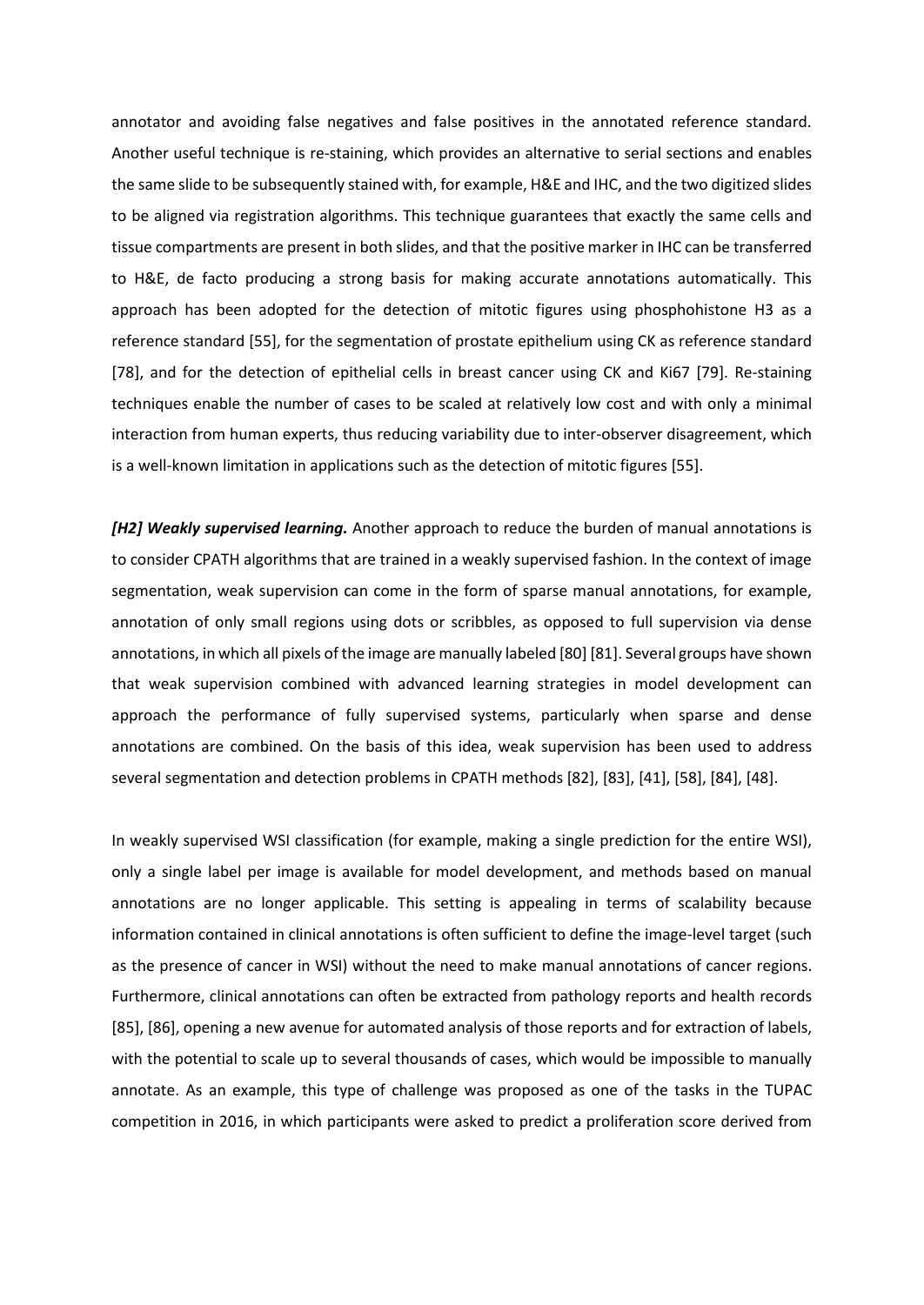clinical annotations, such as molecular tests, for WSI of breast cancer, which is impossible to manually delineate with annotations in the WSI [54].

Technically speaking, WSI classification would not be different from the image classification performed in computer vision, in which CNN are trained end-to-end to predict the presence of categories in natural images using image-level labels. However, end-to-end approaches cannot straightforwardly be applied to WSI classification, mainly because gigapixel WSI are too large in size and do not fit into the memory of modern GPUs. Even switching to central processing unit computation would not resolve this problem, as a single WSI can easily require tens of gigabytes of memory at full resolution. Researchers have tried to overcome this limitation through different methodological innovations. A simple approach to tackle this problem is to assume that all patches in the WSI contain morphological information that correlates with the WSI-level label; for example, all patches extracted from a WSI that contains tumor also contain tumor. Despite the simplicity of this assumption, it can be effective for some applications [87] [24], although it will not work when rare or small objects have to be found [88], such as small metastases in lymph nodes. The previous assumption can be refined by adopting a multiple instance learning (MIL) approach [89], in which at least one small region in the image is considered to contain morphological information that is needed to classify the image; for example, the presence of a single small region containing cancer is sufficient to label the entire WSI as containing cancer [90] [72] [91].

Another approach to make end-to-end training possible using WSI is to directly address the large WSI size as the main limitation, with the aim being to make the input size smaller so that the WSI can be processed by modern hardware. Recent approaches based on this idea rely on WSI compression using neural networks [92] under the assumption that semantic information can be kept in the compressed version of the entire WSI, which can then be used for downstream classification tasks while reducing the data size. Other approaches decompose the end-to-end training procedure using WSI into parts and use advanced engineering techniques known as 'gradient checkpointing' to temporarily store intermediate results [93]. These approaches make use of modern GPUs to train with very large input sizes, with the aim of scaling up to the use of entire WSI as input.

In recent years, a number of CPATH methods have been presented (some of which use end-to-end learning) to further enhance the pathologist by providing information currently impossible to capture by sole visual inspection of histopathology slides, such as prediction of response to chemotherapy or immunotherapy, or even future events such as recurrence or survival [94], [95], [96], [97], [98], [99],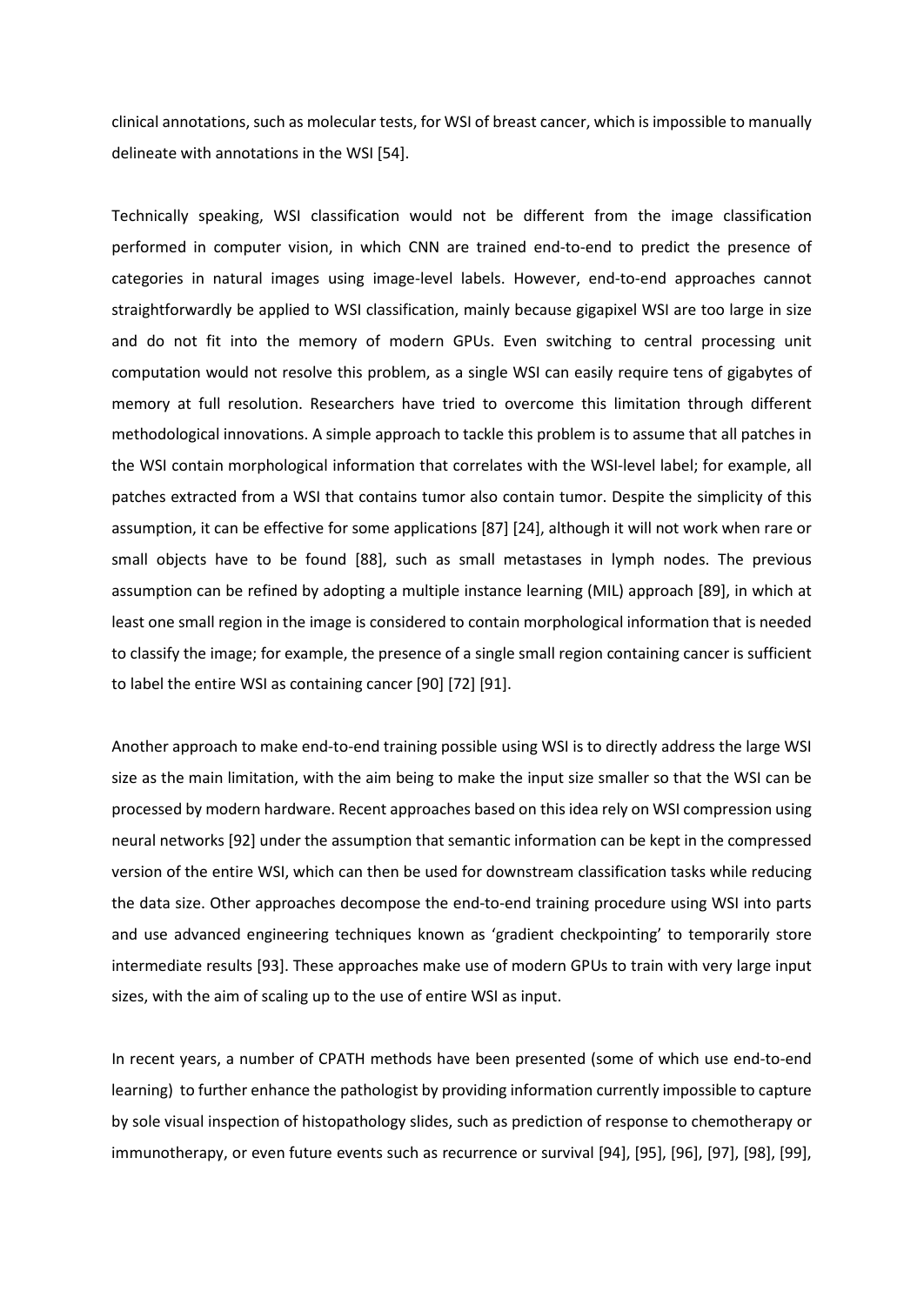[100], [101], as well as the presence of genetic mutations [102], [103], [104], [92], [105], [106], [107] or molecular subtypes [28], [108], [109]. These CPATH techniques could have a role in the discovery of predictive and prognostic biomarkers, as well as potentially being used to understand tumor growth mechanisms.

#### **[H1] Current challenges**

Although considerable progress has been made in CPATH in the past five years, both in terms of algorithm performance and the development of novel methodologies, many challenges still exist. Some of these challenges, such as the lack of public datasets that are truly representative of clinical practice, stand in the way of true clinical adoption of CPATH algorithms. Other challenges, such as difficulties in explaining how CPATH algorithms work are, in our view, less of a barrier than often thought [159]. In this section, we highlight some important challenges and the work that has already been done to tackle these issues.

*[H2] Generalizability of CPATH algorithms to clinical practice.* Although dataset sizes for developing CPATH algorithms have grown substantially over the past few years, many still lack an important characteristic in that they are not representative of the type of data that is encountered in clinical practice [123]. This data has many more sources of variation than the datasets used in research papers. Although most work now tries to account for variations caused by different scanners or staining techniques by including data from different labs, the number of labs included is typically too small for a true assessment of generalizability [120]. The number of labs that would need to be included to be representative would depend on the diagnostic question and, up until now, this aspect of CPATH has been poorly investigated. Other sources of variation have not yet been taken into account in CPATH, such as differing patient populations between centers or countries, although they are starting to be considered in other fields such as radiology [110]. Such variation can cause subtle sources of bias in CPATH algorithms, as seen in other settings [131].

These generalization issues are highlighted by the well-known phenomenon of CPATH algorithms performing optimally on data from the source(s) they were trained on, but performing (sometimes much) less well on data from other sources. For example, the application of a trained model for detection of prostate cancer to WSI taken from the same dataset that was used for algorithm construction, but that had been re-scanned on a different WSI scanner, gave an area under the curve reduction of 2.65%, whereas model performance dropped by 5.84% when applied to WSI from an external dataset [72]. Examples of performance drops in the presence of external test data can also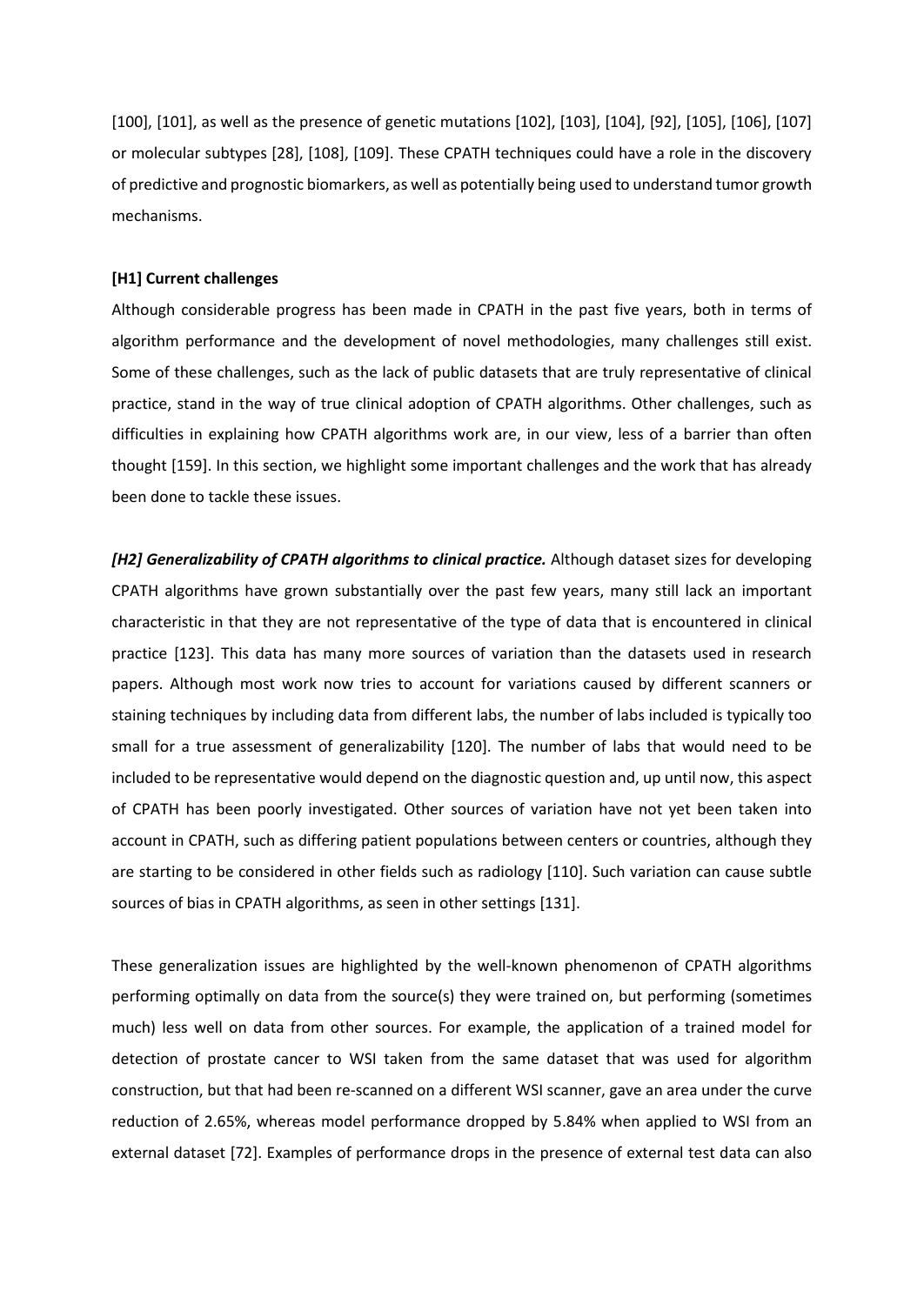be also found in several other studies [111], [112], [59]. Limited generalizability of algorithms is probably the single most important obstacle for wide-scale implementation of CPATH techniques in the clinic.

To make CPATH algorithms as robust as possible in response to variations that are likely to be encountered in real-world practice, it is pivotal to establish a training set that contains as much variation as possible, including data from different staining batches, scanners and medical centers. Additional (artificial) variability may be introduced by data augmentation techniques, with a particular focus on color augmentation, to mimic differences in staining from different pathology laboratories [113]: image patches can be transformed before being used in the training process by applying random rotation, flipping, addition of noise, blurring and color shifting.

An alternative (or possibly complementary) approach to deal with variations between data sources is the normalization of images to a common standard [111] [114], [115], [116], [117]. The hypothesis is that if variability can be removed and all (future) target images translated to a well-defined standard (mostly in terms of color specifications) then even a CPATH algorithm built on a narrow set of training images would perform consistently well. The price that is paid for this approach is the need to transform every target image before applying the CPATH model, which may be computationally costly. Both data augmentation and image normalization are necessary requisites to increase generalizability of deep learning models [113], and should therefore be considered in the development of any CPATH approach.

Another important issue to contend with is the fact that a CPATH algorithm will only recognize the patterns it was trained to recognize. For example, if an algorithm that was trained to detect breast cancer metastases in lymph nodes was confronted with lymphoma, the outcome would be uncertain. If such an algorithm were used to filter out obviously negative WSI (without lymph node metastases), which do not need to be inspected by a pathologist, serious diseases could remain undetected. One possible solution is to train algorithms for all possible pathologies; however, such an approach may be impractical or even impossible in most cases. An alternative approach is the development of CNN techniques that yield, in addition to the network output, a score that expresses the certainty of the CNN for that specific output [152] [153], which would offer CNNs the ability to essentially state 'I do not know'.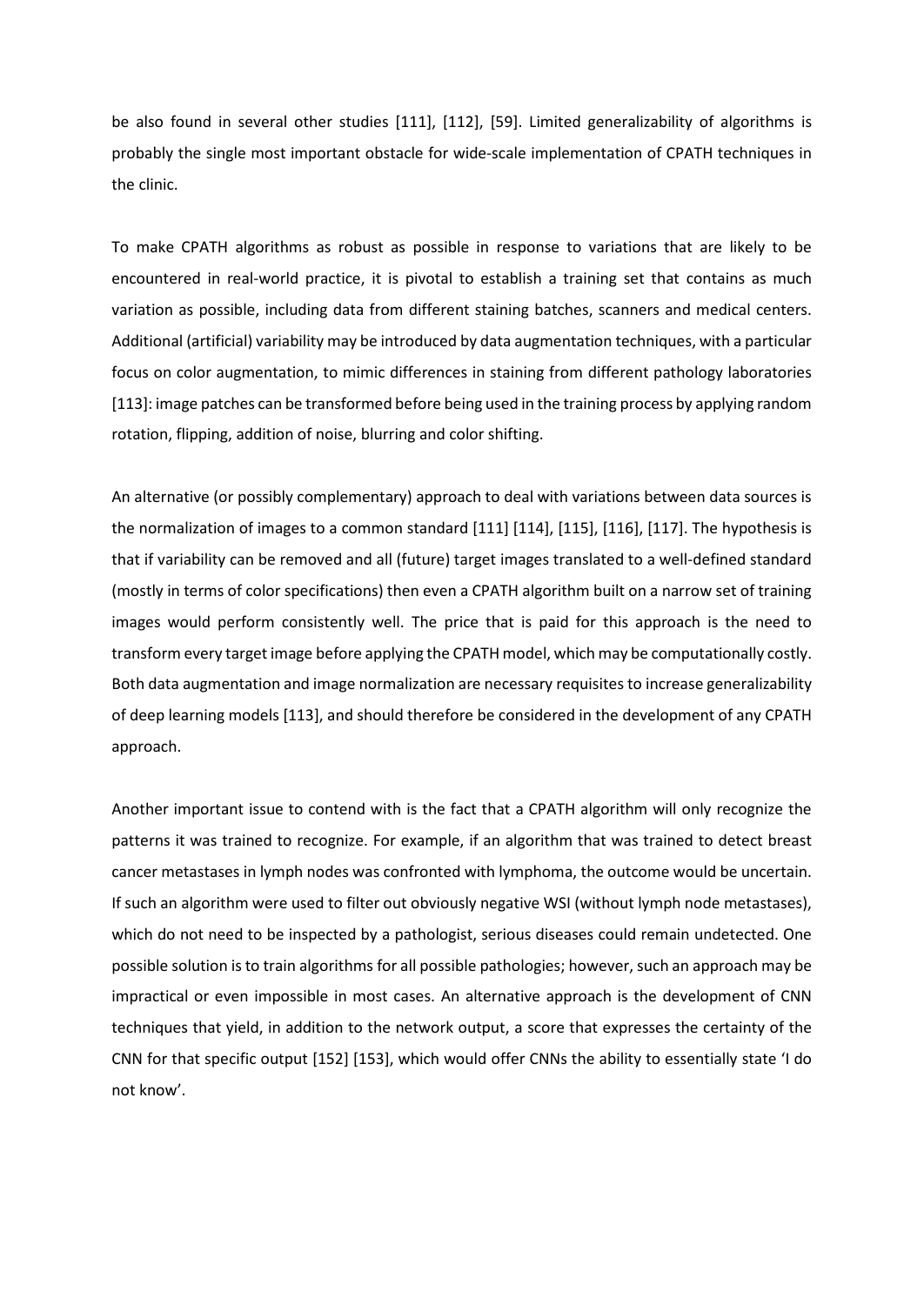*[H2] Validation of CPATH algorithms.* Algorithm validation is crucial to understand the usefulness of CPATH algorithms for broad applications and to collect evidence on the safety and accuracy of algorithms for regulatory approval. Different levels of validation can be used during algorithm development (Figure 2). Typically, CPATH algorithms are validated in multiple ways during development. As part of the actual algorithm construction, the training process is monitored using a set of cases that are held apart from the rest of the dataset and are therefore not used for model training (often referred to as 'validation set', which is usually relatively small). Deviations between the results obtained with the training data and the validation set may indicate overtraining and suggests further action is required (e.g., use additional techniques such as data augmentation or model regularization, or reduce the complexity of the deep learning architecture).

Many CPATH studies use a fully independent set of cases (a 'test set') to subsequently assess performance of the final model. In most studies, these are from the same data source (so-called 'internal validation') and as such have characteristics which are very similar to the cases used for training. If the training data set is of limited size, sometimes 'cross validation' is used rather than applying fully independent hold-out sets. In cross-validation, multiple models are trained with different non-overlapping subsets of cases for testing and training, and an average performance score is given. Using cases that were not used for model training but were held separately from the rest of the dataset for performance assessment is good practice to arrive at a first indication of how well the algorithm works, but should be regarded as a first step only towards a realistic assessment of the usefulness in clinical practice [158].

A next step, which has been used in several studies [100], [62], [72], [68], is to validate the CPATH algorithm using an entirely separate set of cases from a source that was not included in the training data (known as external validation) (Figure 2). Such validation gives an indication of how well the algorithm performs in a new diagnostic situation, and can uncover problems with generalizability [118], [119]. The availability of publicly accessible benchmark datasets [54] [73] may be very helpful for this purpose, as it allows fair comparison between different CPATH algorithms [120]. Such datasets may also support regulatory approval [148]. However, even good performance on an external data set is not proof of the clinical usefulness of algorithms, and should not be regarded or reported as such [121]. Some of the hype around the promises of AI in the medical domain may in fact result from the overly optimistic interpretation of results of external validation study. As with any innovation in health care, well-conducted prospective studies are required to provide the evidence necessary to truly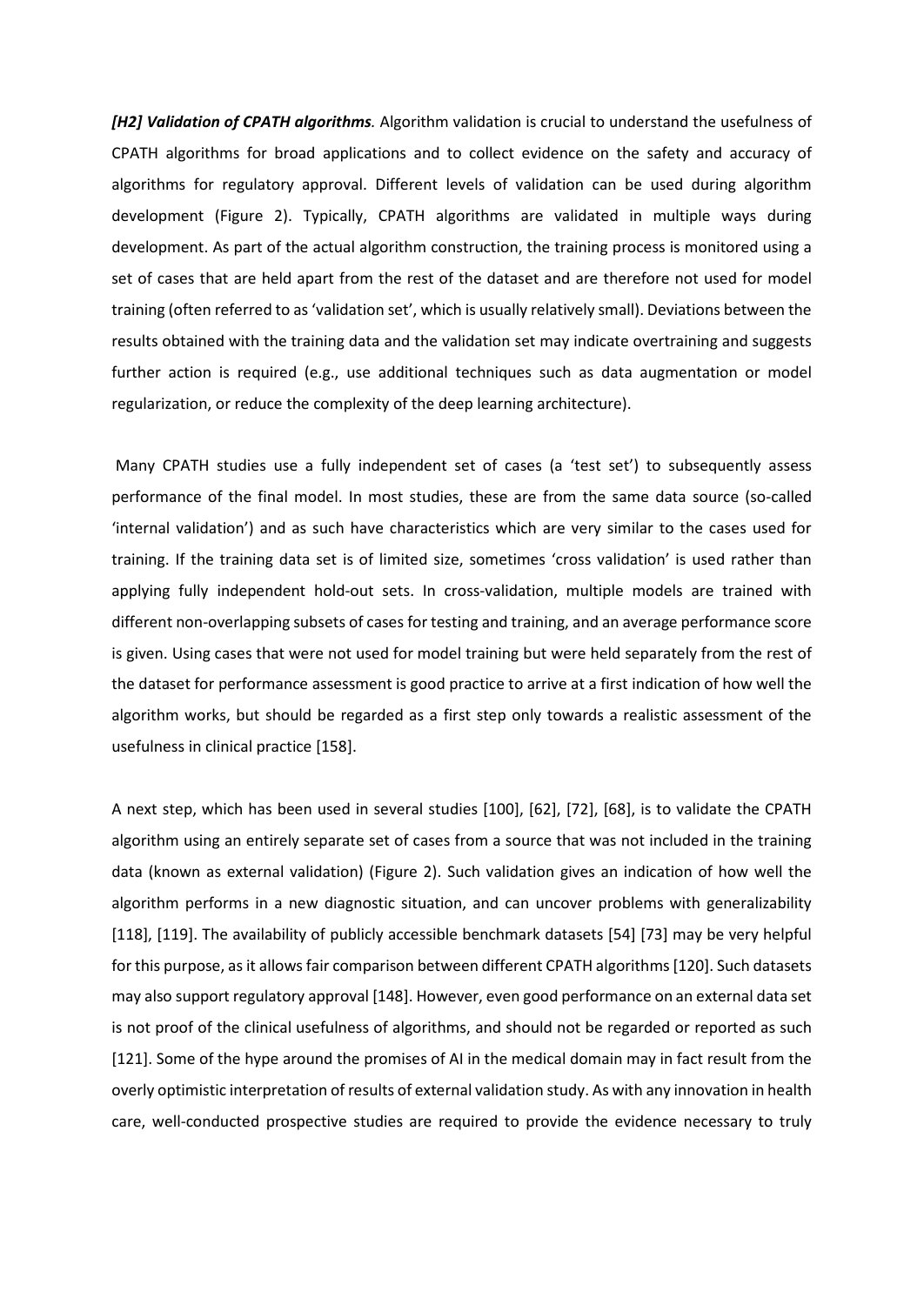understand the added value of CPATH deep learning algorithms and pave the way for clinical implementation [121] [120].

With the increasing autonomy of CPATH solutions, more rigorous clinical validation and regulatory approval [132] will also be required. Techniques that potentially influence diagnostic decision making (rather than aiming to only increase efficiency) may need to be investigated in randomized clinical trials, which are currently still very rare for AI applications [149]. Ideally, such trials would use clinical outcomes as end points to demonstrate long-term effects [120] and apply standardized reporting methods such as TRIPOD-AI [150], which is currently under development.

Another important issue to consider is the quality measure that is applied when evaluating a CPATH algorithm — in other words, when is an algorithm good enough? Typically, studies in which CPATH algorithms aim to produce a diagnosis comparable to those used by a pathologist will compare the CPATH algorithm with scores from a panel of pathologists, often concluding that the algorithm may be applied in clinical practice if the performance is close to the average of the pathologists. However, as argued by Campanella and colleagues [72], a clinically useful decision support system should ideally take into account the fact that, in a real-world setting, pathologists do not evaluate images as an isolated task but rather can opt to use IHC and consultation with colleagues as part of their diagnostic workup, if deemed necessary. Campanella and colleagues conclude that "achieving 100% sensitivity with an acceptable false positive rate" should be the aim to achieve "clinical grade" CPATH algorithms. Rather than defining a threshold for clinical usefulness, conclusions about the true clinical value of CPATH can only be drawn from prospective trials, which incorporate the entire diagnostic process, including the use of existing reporting standards [121] [120]. Before such usefulness can be demonstrated, far-ranging conclusions about the impact of CPATH on diagnostics should be avoided, as they may lead to an overly optimistic view.

#### **[H1] Future directions**

Even though promising results for deep learning CPATH algorithms have been shown in many studies, it is still too early to distinguish the hope from the hype. Although the hope is motivated by the development of CPATH algorithms of increasing accuracy across many fields in pathology that have the potential to help pathologists in their clinical practice, the hype often leads to the question of whether AI will replace pathologists? Given this question, it is important to realize the breadth of tasks that a pathologist performs; pathologists do not simply analyze a piece of tissue under a microscope, they also integrate information from different sources of clinical data, their own understanding of the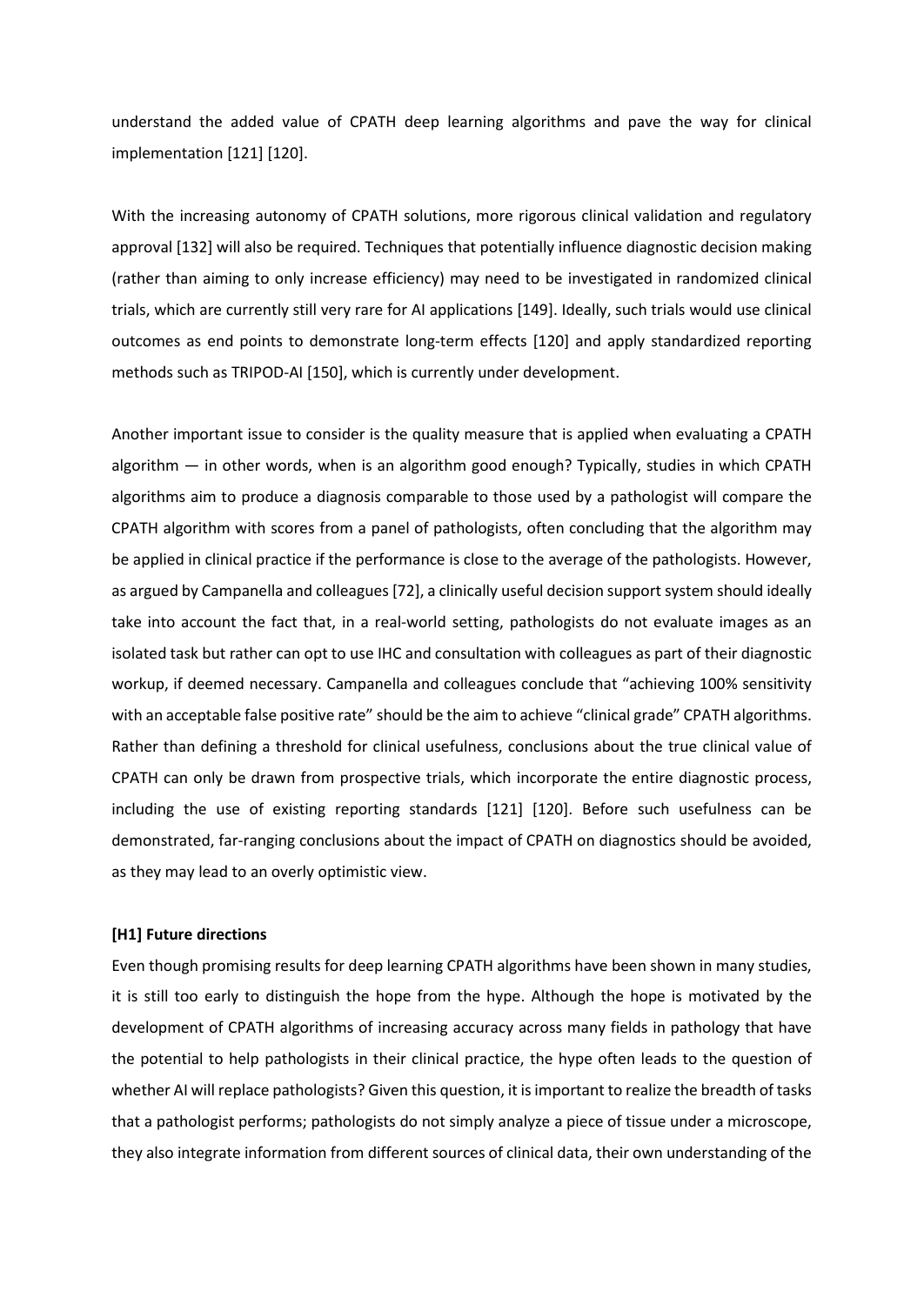disease, the diagnostic process, and the specific circumstances of the patient, and then communicate and explain the outcomes of the analysis for both other clinicians and, increasingly, for patients. Thus, it is important to stress that pathologists are not likely to be replaced with AI algorithms anytime soon. What could be achieved relatively soon is AI algorithms that work in conjunction with pathologists, rather than as stand-alone solutions, to remove the need for tedious, repetitive work, such as identifying lymph node metastases [73], or to increase the quality of diagnostic grading [62] [63]. In this context, it is important to differentiate between most high-income countries, such as the USA or the Netherlands, and low or middle-income countries, such as China or India. The former generally have sufficient pathologists for their current workload (although the issue of workloads is expected to become problematic in the near future), whereas in the latter, access to pathological expertise is challenging and sometimes even impossible. In the absence of pathologists, algorithms could yield urgently needed data to inform diagnoses, which would be an important step forward. Obviously, the infrastructure around digital pathology in some settings, such as rural hospitals in low and middleincome countries, would be challenging, and it is worth noting recent initiatives to address this limitation by giving access to CPATH algorithms without the need for a full digital pathology infrastructure [122].

*[H2] Explainable AI.* CPATH solutions based on deep learning models are often described as 'black boxes', indicating that because of the nature of these systems (being trained rather than explicitly programmed), it is very difficult for humans to understand the exact underlying functioning of the system [159]. As a result, correcting certain erroneous behaviors may be more difficult, and acceptance by humans (as well as regulatory approval) may be hampered [123]. This problem has given rise to research on 'explainable AI', in which techniques are developed that enable better understanding of the functioning of deep learning models. Current state-of-the-art of methods that can shed light inside the black box have been extensively reviewed elsewhere [124]. Interestingly, the authors of that survey [124] conclude that there is no consensus on the exact meaning of the term 'explainable', as it has different requirements in different contexts and for different stakeholders. Although techniques for improving the explainability of AI will support acceptance by the community, the emphasis that should be placed on precise understanding of the mechanics of the technology, rather than on the functioning of the system as a whole in the context in which it is used [125], is debatable, especially when such systems are integrated into the clinical workflow of pathology diagnostics. Rigorous validation and quality assurance and checking procedures will be critical to prove the correct functioning of CPATH solutions, both at initial market entrance and also after future updates. This topic is highly relevant to regulatory bodies such as the FDA, which has recently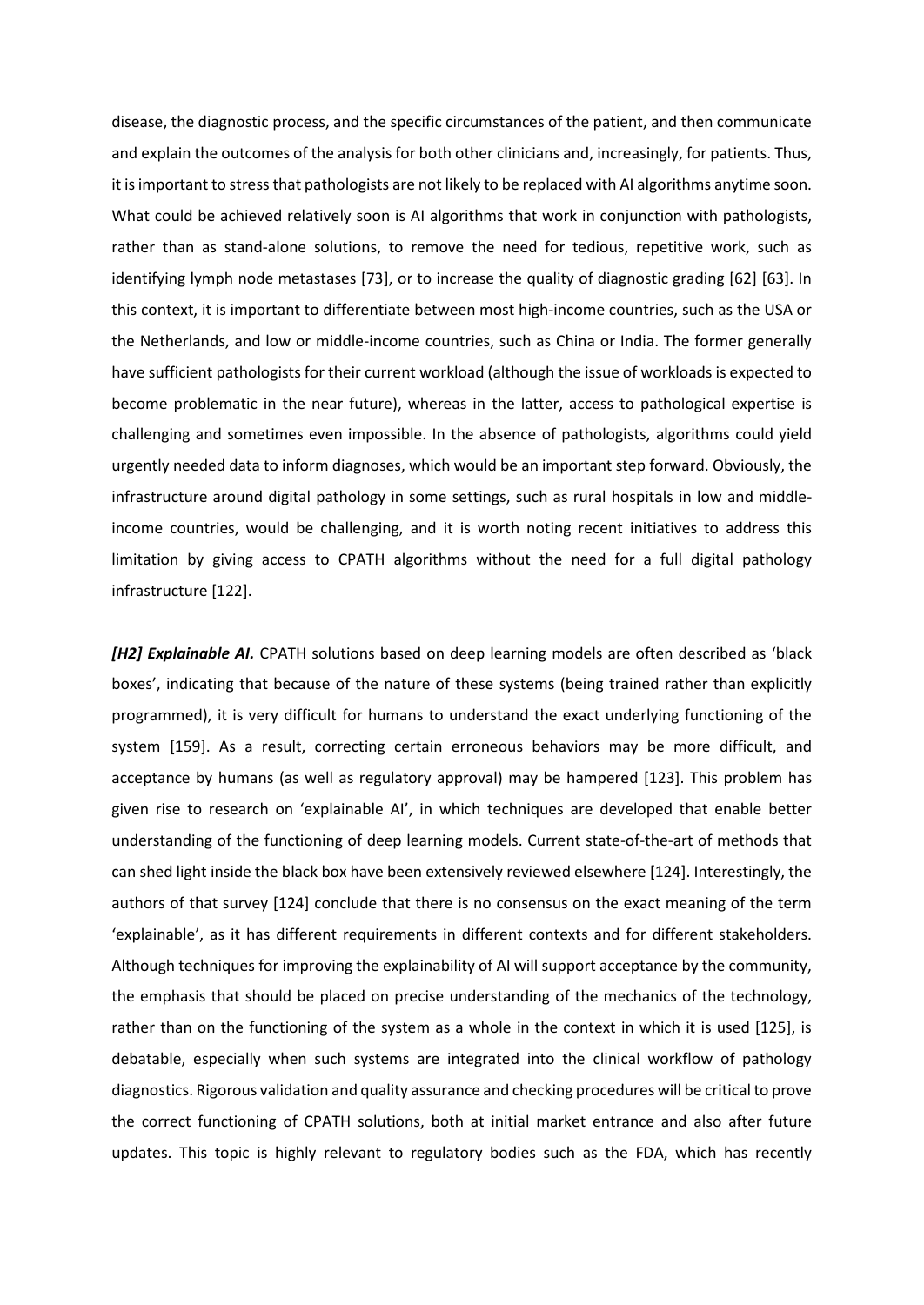proposed a regulatory framework [151] to implement a 'Predetermined Change Control Plan', in which manufacturers have to explain what aspects they intend to change through learning, and how the algorithm will learn and change while remaining safe and effective, as well as strategies to mitigate performance loss.

*[H2] Ethics*. The use of patient data and the deployment of machines that aid diagnostics, potentially even in a (partly) autonomous fashion, leads to a number of ethical concerns. The development of CPATH solutions requires large amounts of data (both images and associated meta-data). The use of human data for healthcare research and product development in general creates ethical and legal challenges that have to be addressed properly. Respecting patient privacy and obtaining approval for use of data are important requirements to comply with. Unfortunately, from a practical standpoint, these requirements may reduce the options for the re-use of existing data for AI development, and may lead to increased costs to arrive at the required numbers of cases. A careful balancing between privacy protection and the benefits of data-driven innovation is needed [126] that requires the involvement of all stakeholders [127]. In addition, the collection of data at the scale needed for CPATH development (thousands of cases), which can be mad e publicly available, complicates matters even further. Aside from the danger of data breaches, collecting large amounts of data may enable researchers to make connections that were previously not possible, potentially putting patient privacy at risk even if data are collected in an anonymized manner [126], [123]. An alternative to establishing large, multicenter datasets in a central location for machine learning is the application of so-called federated learning strategies. With federated learning, the procedure for training the machine learning models is adapted so that it can deal with data residing in separate locations, obviating the need to bring the data together and thereby circumventing some of the problems described above [128] [129].

In 2018, a special expert group of the European Commission published a set of ethics guidelines for trustworthy AI [130] that detailed a framework to help achieve AI solutions that are lawful, ethical and robust. An important conclusion from the guideline is that "trustworthy AI is not about ticking boxes, but about continuously identifying and implementing requirements, evaluating solutions, ensuring improved outcomes throughout the AI system's lifecycle, and involving stakeholders in this" [130]. How the establishment of data collections may result in biases that, if used for AI development, can amplify injustices in society has been described extensively [131], [120]. Such 'algorithmic bias' is not directly the consequence of AI model development, but the wide-scale deployment of such models may compound "existing inequities in socioeconomic status, race, ethnic background, religion, gender,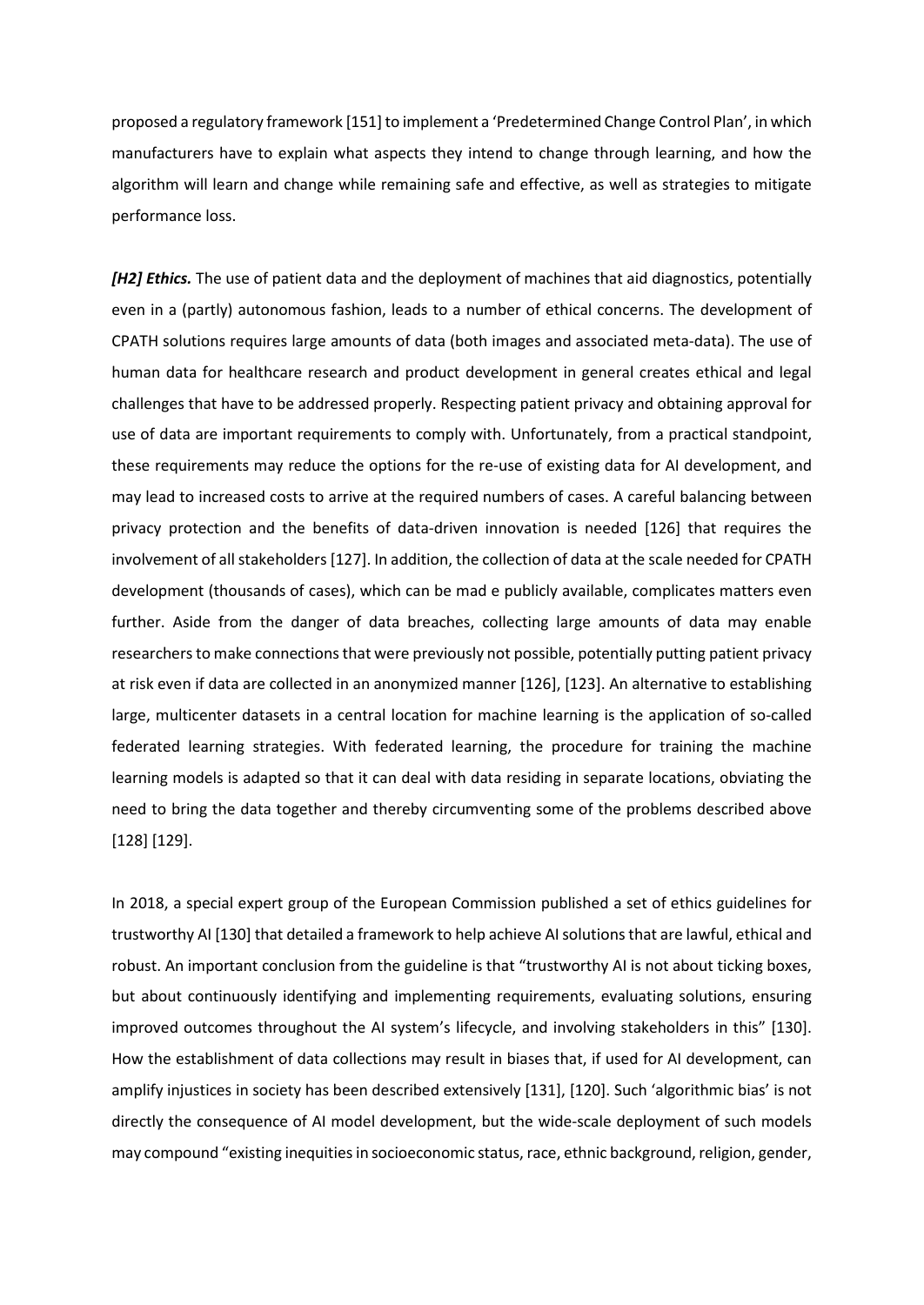disability or sexual orientation" [131]. As it is not possible to recognize inequities in data collection a priori, the European Commission's recommendation to continuously engage in discussions with all stakeholders is even more imperative [130].

#### **Conclusion**

Promising results of the application of AI to histopathological images have provoked a large number of research studies, now resulting in CPATH solutions that have comparable performance to pathologists for several specific diagnostic tasks. In addition to the use of AI to conduct human expert diagnostic tasks, we have only begun to scratch the surface with respect to the use of AI for discovery of prognostic features, prediction of therapy success or assessment of the relation between the morphological phenotypes of disease and genotypes. Whereas many technical challenges have been overcome, clinical usefulness has not been proven yet and several hurdles still have to be overcome. Next to the challenge of collecting sufficiently large sets of annotated WSI, prospective studies have to be conducted to show the true benefit of AI for histopathological diagnostics. Issues related to explainability, ethics and regulation are also insufficiently studied and will require more attention in the near future. Even though the field is not fully matured yet, we expect CPATH to play a dominant role in the future of histopathology, making diagnostics more efficient and accurate, helping pathologists meet the requirements of an increasing number of patients and the need for more extensive and accurate histopathological assessment to aid the increasing spectrum of treatment options for many diseases.

#### **Acknowledgements**

The authors would like to thank Ms. Meyke Hermsen for providing Figure 1. Jeroen van der Laak acknowledges funding from the Knut and Alice Wallenberg foundation, Sweden and received funding from the Innovative Medicines Initiative 2 Joint Undertaking under grant agreement No 945358. This Joint Undertaking receives support from the European Union's Horizon 2020 research and innovation program and EFPIA. Geert Litjens acknowledges funding from Dutch Cancer Society (KUN 2015-7970), and the Netherlands Organization for Scientific Research (NWO) (project number 016.186.152). Francesco Ciompi acknowledges funding from the European Union's Horizon 2020 research and innovation program under grant agreement No 825292 (ExaMode, htttp://www.examode.eu/); Dutch Cancer Society (KWF) (project number 11917); and the Netherlands Organization for Scientific Research (NWO) (project number 18388).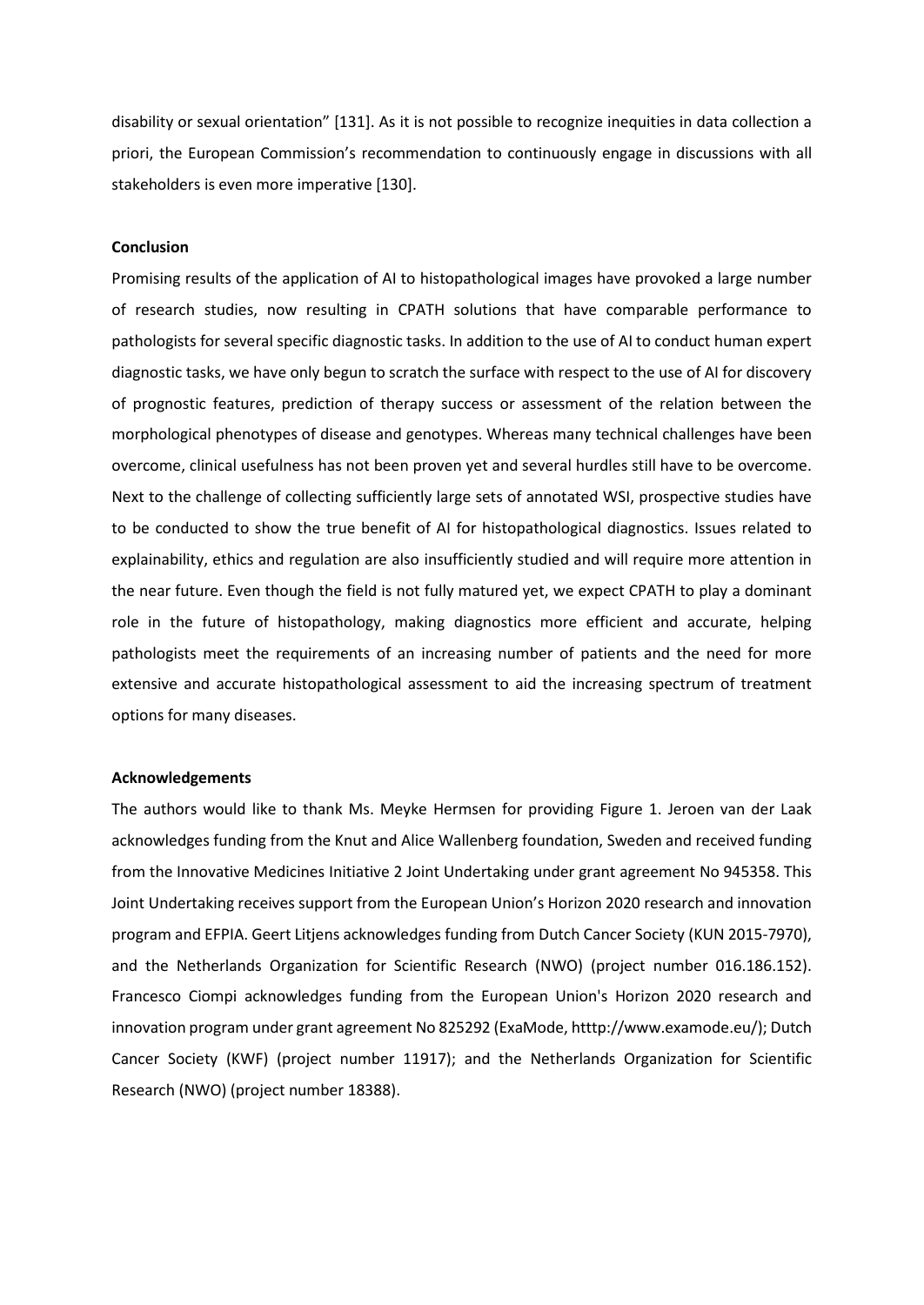#### **Author contributions**

All authors were involved in identifying relevant literature, and in drafting and revising the manuscript.

# **Competing interests**

Jeroen van der Laak is a member of the advisory boards of Philips, The Netherlands and ContextVision, Sweden, and received research funding from Philips, The Netherlands, ContextVision, Sweden, and Sectra, Sweden in the last five years. Geert Litjens is a member of the Medical Advances Advisory Board of Vital Images (Minnetonka, USA), received research funding from Philips Digital Pathology Solutions (Best, the Netherlands), and had a consultancy role for Novartis (Basel, Switzerland. Francesco Ciompi is Chair of the Scientific and Medical Advisory Board of TRIBVN Healthcare, France, and reports advisory board fees from TRIBVN Healthcare, France.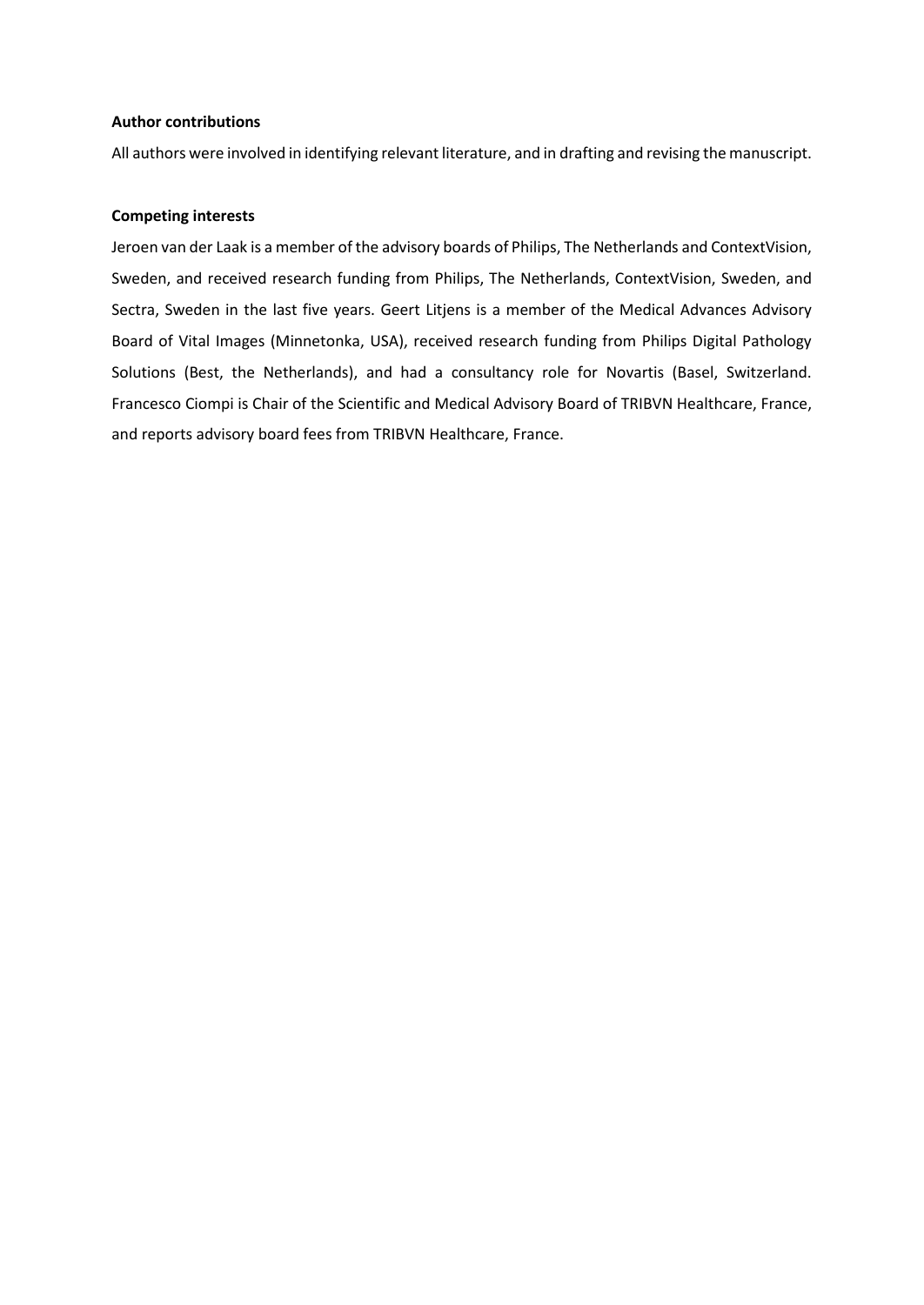#### **References**

[1] Yu, K.H., Beam, A. L. & Kohane, I. S. Artificial intelligence in healthcare. *Nature biomedical engineering* **2**, 719–731 (2018).

[2] Hamet, P. & Tremblay, J., Artificial intelligence in medicine. *Metabolism: clinical and experimental* **69S**, S36–S40 (2017).

[3] Litjens, G. et al. A survey on deep learning in medical image analysis. *Medical image analysis*  **42**, 60–88 (2017).

[4] Fuchs, T. J. & Buhmann, J. M. Computational pathology: challenges and promises for tissue analysis. *Computerized medical imaging and graphics* **35**, 515–530 (2011).

[5] Louis, D. N. et al. Computational pathology: an emerging definition. *Archives of pathology & laboratory medicine* **138**, 1133–1138 (2014).

[6] Mendelsohn, M. L., Kolman, W. A., Perry, B. & Prewitt, J. M. Computer analysis of cell images. *Postgraduate medicine* **38**, 567–573 (1965).

[7] Zwanenburg, A. et al. The Image Biomarker Standardization Initiative: Standardized Quantitative Radiomics for High-Throughput Image-based Phenotyping. *Radiology* **295**, 328–338 (2020).

[8] Madabhushi, A. & Lee, G. Image analysis and machine learning in digital pathology: Challenges and opportunities. *Medical image analysis* **33**, 170–175 (2016).

[9] Cireşan, D. C., Meier, U., Masci, J., Gambardella, L. M. & Schmidhuber, J. Flexible, high performance convolutional neural networks for image classification. *Proceedings of the Twenty-Second International Joint Conference on Artificial Intelligence*, 1237–1242 (2011).

[10] Cireşan, D. C., Giusti, A., Gambardella, L. M. & Schmidhuber, J. Mitosis detection in breast cancer histology images with deep neural networks. *Proceedings of Medical Image Computing and Computer-Assisted Intervention. Lecture Notes in Computer Science* 8150, 411-418 (2013).

[11] Cruz-Roa, A. et al. Automatic detection of invasive ductal carcinoma in whole slide images with convolutional neural networks. *Proceedings of SPIE Medical Imaging* 9041, 904103 (2014)

[12] Ertosun, M. G. & Rubin, D. L. Automated Grading of Gliomas using Deep Learning in Digital Pathology Images: A modular approach with ensemble of convolutional neural networks. *Proceedings of American Medical Informatics Association (AMIA) Annual Symposium*, 1899-1908 (2015)

[13] Litjens, G. et al. Deep learning as a tool for increased accuracy and efficiency of histopathological diagnosis. *Scientific Reports* **6**, 26286 (2016).

[14] Srinidhi, C. L., Ciga, O. & Martel, A. L. Deep neural network models for computational histopathology: A survey. *Medical image analysis* **67**, 101813 (2021).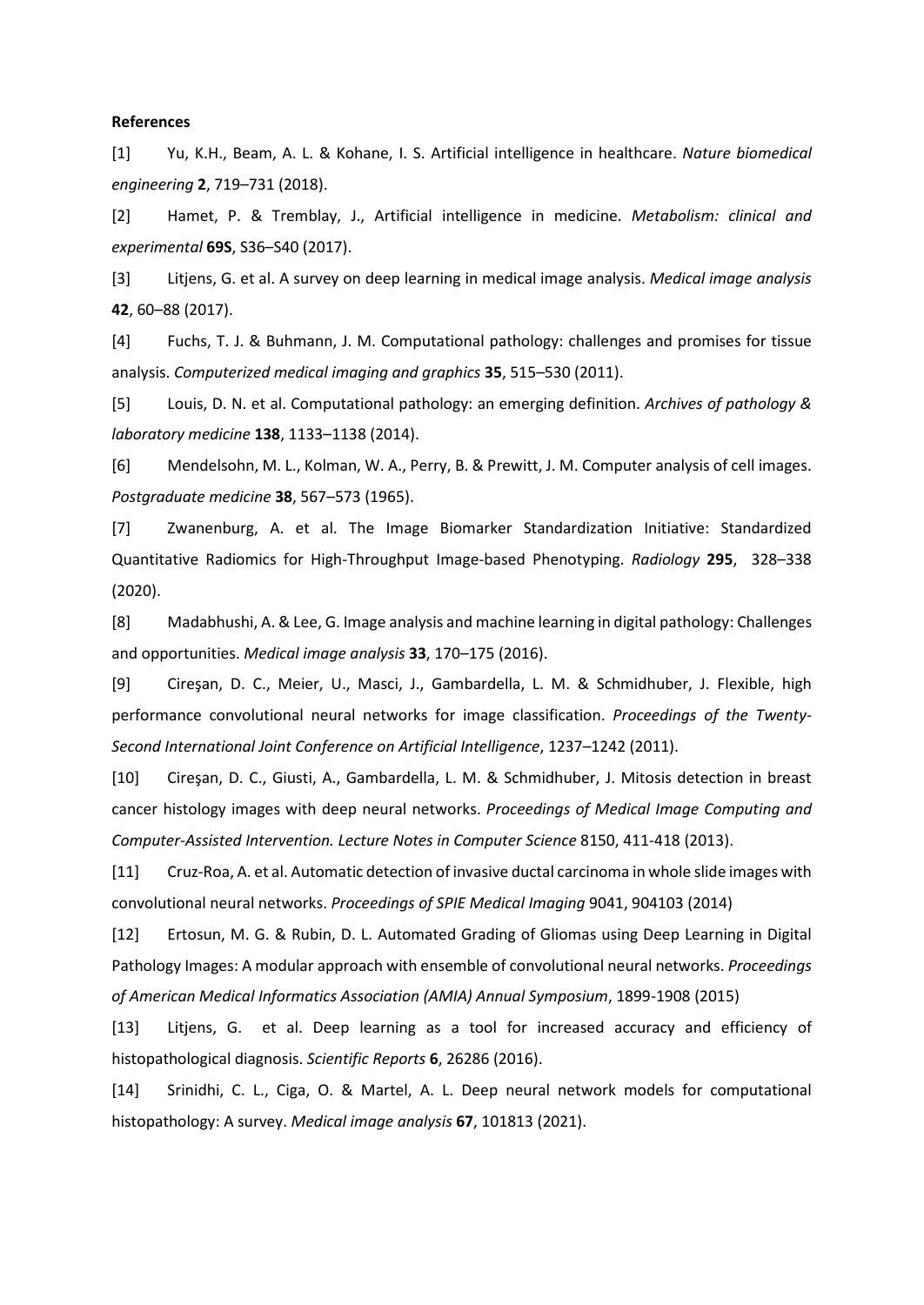[15] Simonyan, K. & Zisserman, A. Very deep convolutional networks for large-scale image recognition. *International Conference on Learning Representations* (ICLR) (2015).

[16] Long, J., Shelhamer, E., & Darrell, T. Fully convolutional networks for semantic segmentation. *Proceedings ofIEEE Conference on Computer Vision and Pattern Recognition*, 3431-3440 (2015).

[17] Ronneberger, O., Fischer, P. & Brox, T. U-Net: Convolutional Networks for Biomedical Image Segmentation. *Proceedings of Medical Image Computing and Computer-Assisted Intervention, Lecture Notes in Computer Science* 9351, 234-241 (2015).

[18] Sirinukunwattana, K. et al. Gland segmentation in colon histology images: The glas challenge contest. *Medical image analysis* **35**, 489–502 (2017).

[19] Hermsen, M. et al. Deep learning–based histopathologic assessment of kidney tissue. *Journal of the American Society of Nephrology* **30**, 1968–1979 (2019).

[20] Litjens, G. et al. 1399 H&E-stained sentinel lymph node sections of breast cancer patients: the CAMELYON dataset. *GigaScience* **7**, (2018).

[21] Liu, Y. et al. Detecting Cancer Metastases on Gigapixel Pathology Images. https://arxiv.org/abs/1703.02442 (2017)

[22] "Preparing for the future of Artificial Intelligence," [https://obamawhitehouse.archives.gov/sites/default/files/whitehouse\\_files/microsites/ostp/NSTC/p](https://obamawhitehouse.archives.gov/sites/default/files/whitehouse_files/microsites/ostp/NSTC/preparing_for_the_future_of_ai.pdf) reparing for the future of ai.pdf (2016).

[23] Wang, D., Khosla, A., Gargeya, R., Irshad, H. & Beck, A. H. Deep Learning for Identifying Metastatic Breast Cancer. https://arxiv.org/abs/1606.05718 (2016).

[24] Wang, X. et al. Weakly Supervised Deep Learning for Whole Slide Lung Cancer Image Analysis. *IEEE transactions on cybernetics* **50**, 3950-3962 (2019).

[25] Syrykh, C. et al. Accurate diagnosis of lymphoma on whole-slide histopathology images using deep learning. *NPJ digital medicine* **3**, 63 (2020).

[26] Tabibu, S., Vinod, P. K. & Jawahar, C. V. Pan-Renal Cell Carcinoma classification and survival prediction from histopathology images using deep learning. *Scientific reports* **9,** 10509 (2019).

[27] Sari, C. T. & Gunduz-Demir, C. Unsupervised Feature Extraction via Deep Learning for Histopathological Classification of Colon Tissue Images. *IEEE transactions on medical imaging* **38**, 1139–1149 (2019).

[28] Rawat, R. R. et al. Deep learned tissue "fingerprints" classify breast cancers by ER/PR/Her2 status from H&E images. *Scientific Reports* **10** (2020).

[29] Lee, B. & Paeng, K. A Robust and Effective Approach Towards Accurate Metastasis Detection and pN-stage Classification in Breast Cancer. *Proceedings of Medical Image Computing and Computer Assisted Intervention, Lecture Notes in Computer Science* 11071, 841-850(2018).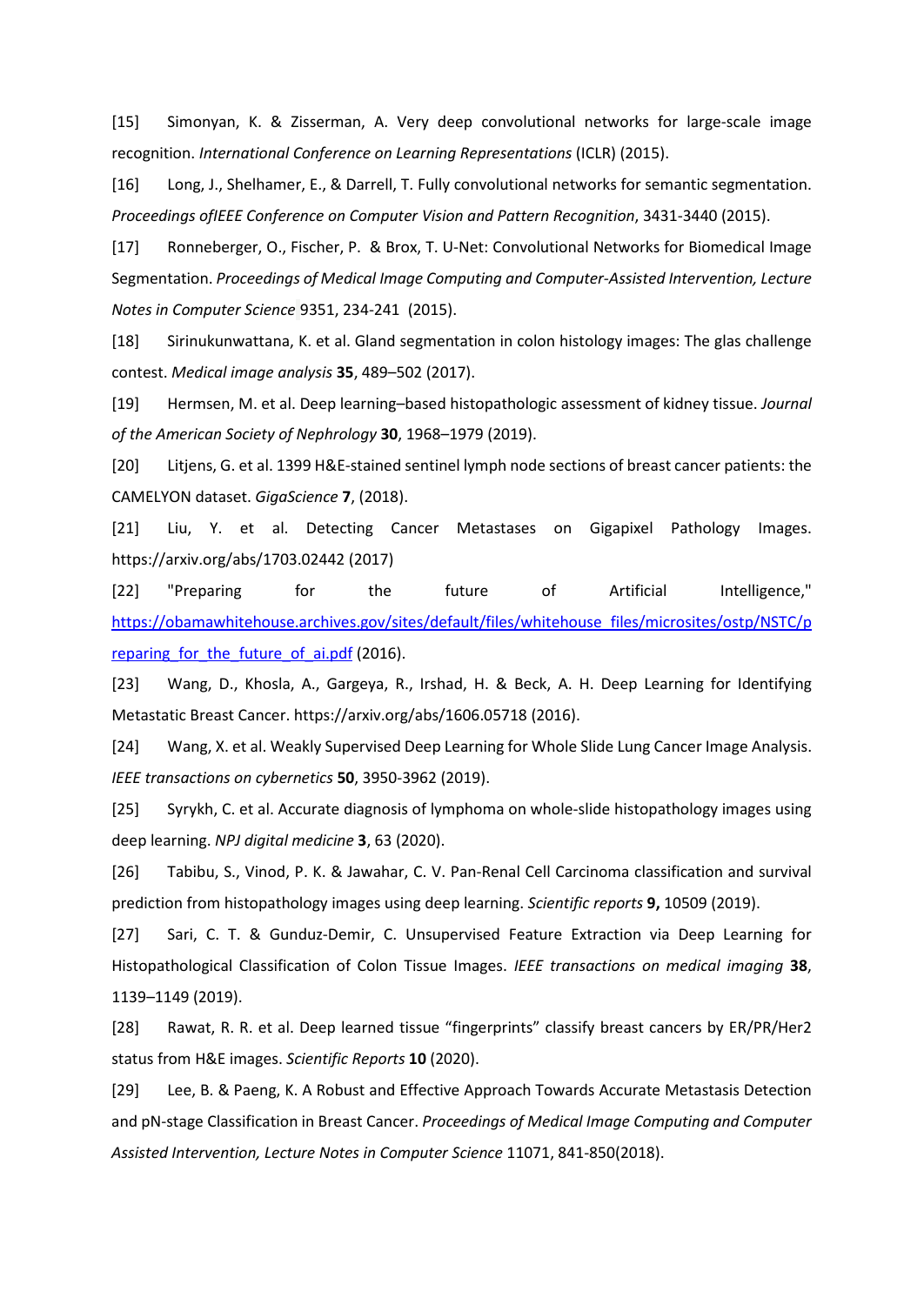[30] Awan, R., Koohbanani, N. A., Shaban, M., Lisowska, A. & Rajpoot, N. Context-Aware Learning using Transferable Features for Classification of Breast Cancer Histology Images. *Proceedings of International Conference on Image Analysis and Recognition*, 788-795 (2018).

[31] Feng, Y., Zhang, L. & Mo, J. Deep Manifold Preserving Autoencoder for Classifying Breast Cancer Histopathological Images. *IEEE transactions on computational biology and bioinformatics* **17**, 91–101 (2020).

[32] Galateau Salle, F. et al. Comprehensive Molecular and Pathologic Evaluation of Transitional Mesothelioma Assisted by Deep Learning Approach: A Multi-Institutional Study of the International Mesothelioma Panel from the MESOPATH Reference Center. *Journal of thoracic oncology* **15**, 1037– 1053 (2020).

[33] Iizuka, O. et al. Deep Learning Models for Histopathological Classification of Gastric and Colonic Epithelial Tumours. *Scientific reports* **10** 1504 (2020).

[34] Kiani, A. et al. Impact of a deep learning assistant on the histopathologic classification of liver cancer. *NPJ digital medicine* **3**, 23 (2020).

[35] Kwok, S. Multiclass Classification of Breast Cancer in Whole-Slide Images. *Proceedings of International Conference on Image Analysis and Recognition*, 931-940 (2018)

[36] Wei, J. W. et al. Pathologist-level classification of histologic patterns on resected lung adenocarcinoma slides with deep neural networks. *Scientific reports* **9**, 3358 (2019).

[37] Yang, H., Kim, J.Y., Kim, H. & Adhikari, S. P. Guided Soft Attention Network for Classification of Breast Cancer Histopathology Images. *IEEE transactions on medical imaging* **39**, 1306–1315 (2020).

[38] Pinckaers, H. & Litjens, G. Neural Ordinary Differential Equations for Semantic Segmentation of Individual Colon Glands. https://arxiv.org/abs/1910.10470 (2019).

[39] Naylor, P., Lae, M., Reyal, F. & Walter, T. Segmentation of Nuclei in Histopathology Images by Deep Regression of the Distance Map. *IEEE transactions on medical imaging* **38**, 448–459 (2019).

[40] Long, F. Microscopy cell nuclei segmentation with enhanced U-Net. *BMC bioinformatics* **21**, 8 (2020).

[41] Jia, Z., Huang, X., Chang, E. I.-C. & Xu, Y. Constrained Deep Weak Supervision for Histopathology Image Segmentation. *IEEE Transactions on Medical Imaging* **36**, 2376 - 2388 (2017).

[42] Graham, S. et al. MILD-Net: Minimal information loss dilated network for gland instance segmentation in colon histology images. *Medical Image Analysis* **52**, 199-211 (2019).

[43] Graham, S. et al. Hover-Net: Simultaneous segmentation and classification of nuclei in multitissue histology images. *Medical Image Analysis* **58**, 101563 (2019).

[44] Agarwalla, A., Shaban, M. & Rajpoot, N. M. Representation-Aggregation Networks for Segmentation of Multi-Gigapixel Histology Images. https://arxiv.org/abs/1707.08814 (2017).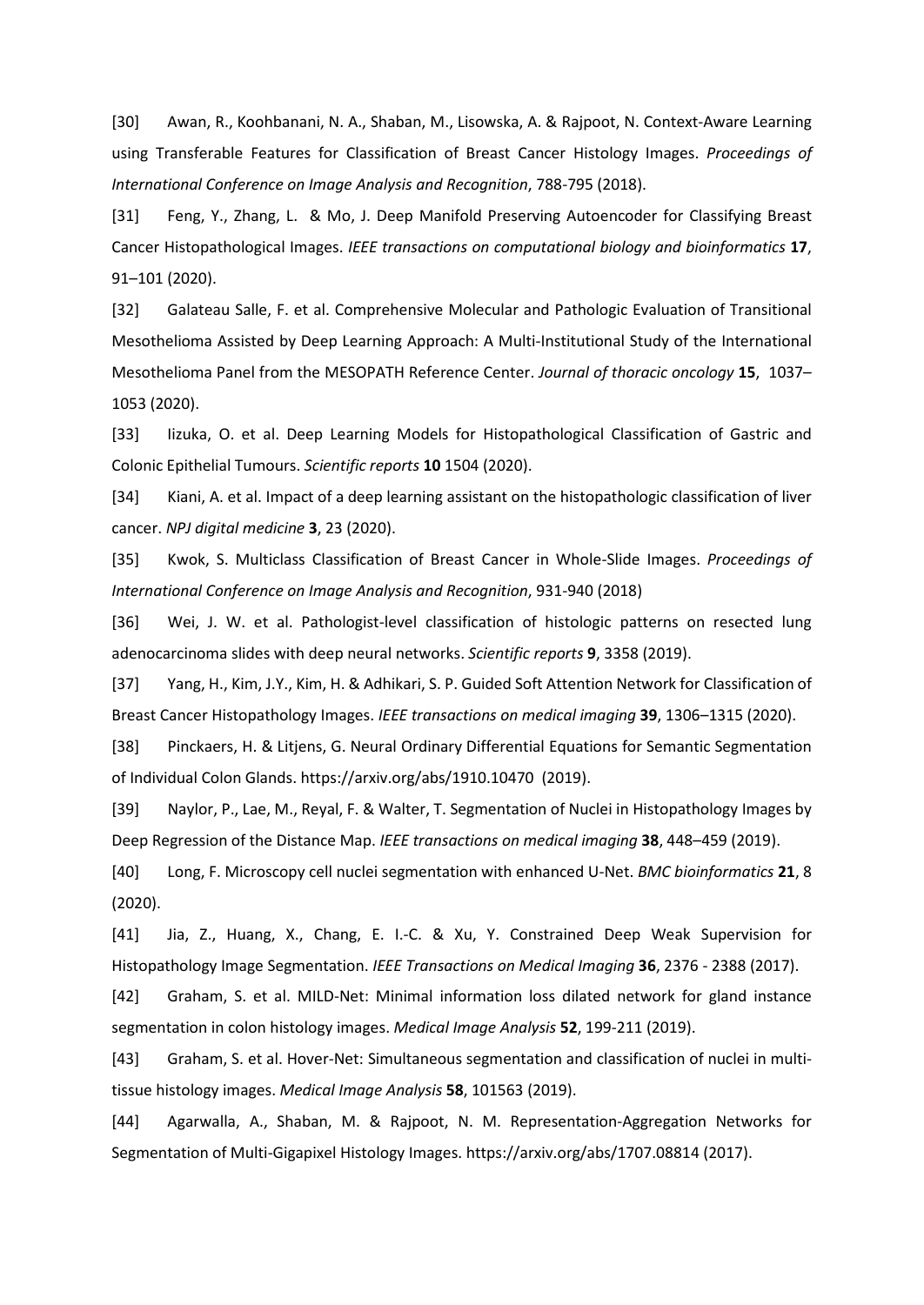[45] Bueno, G. , Fernandez-Carrobles, M. M. , Gonzalez-Lopez, L. & Deniz, O. Glomerulosclerosis identification in whole slide images using semantic segmentation. *Computer methods and programs in biomedicine* **184**, 105273 (2020).

[46] Chen, H. et al. DCAN: Deep contour-aware networks for object instance segmentation from histology images. *Medical image analysis* **36**, 135–146 (2017).

[47] de Bel, T et al. Automatic segmentation of histopathological slides of renal tissue using deep learning. SPIE Medical Imaging (2018).

[48] Xu, G. et al. CAMEL: A Weakly Supervised Learning Framework for Histopathology Image Segmentation. *Proceedings of International Conference on Computer Vision,* 10681-10690 (2019)

[49] Sirinukunwattana, K. et al. Locality Sensitive Deep Learning for Detection and Classification of Nuclei in Routine Colon Cancer Histology Images. *IEEE transactions on medical imaging* **35**, 1196–1206 (2016).

[50] Swiderska-Chadaj, Z. et al. Learning to detect lymphocytes in immunohistochemistry with deep learning. *Medical image analysis* **58**, 101547 (2019).

[51] Le, H. et al. Utilizing Automated Breast Cancer Detection to Identify Spatial Distributions of Tumor-Infiltrating Lymphocytes in Invasive Breast Cancer. *The American journal of pathology* **190**, 1491–1504 (2020).

[52] Akbar, S. et al. Automated and Manual Quantification of Tumour Cellularity in Digital Slides for Tumour Burden Assessment. *Scientific reports* **9**, 14099 (2019).

[53] Hou, L. et al. Sparse Autoencoder for Unsupervised Nucleus Detection and Representation in Histopathology Images. *Pattern recognition* **86**, 188–200 (2019).

[54] Veta, M. et al. Predicting breast tumor proliferation from whole-slide images: The TUPAC16 challenge. *Medical image analysis* **54**, 111–121 (2019).

[55] Tellez, D. et al. Whole-Slide Mitosis Detection in H&E Breast Histology Using PHH3 as a Reference to Train Distilled Stain-Invariant Convolutional Networks. *IEEE transactions on medical imaging* **37**, 2126 - 2136 (2018).

[56] Mahmood, T., Arsalan, M., Owais, M., Lee, M. B. & Park, K. R. Artificial Intelligence-Based Mitosis Detection in Breast Cancer Histopathology Images Using Faster R-CNN and Deep CNNs. *Journal of clinical medicine* **9**, 3 (2020).

[57] Chen, H., Wang, X. & Heng, P. A. Automated mitosis detection with deep regression networks. *Proceedings of IEEE International Symposium on Biomedical Imaging,* 1204-1207 (2016).

[58] Li, C. et al. Weakly supervised mitosis detection in breast histopathology images using concentric loss. *Medical Image Analysis* **53**, 165-178 (2019).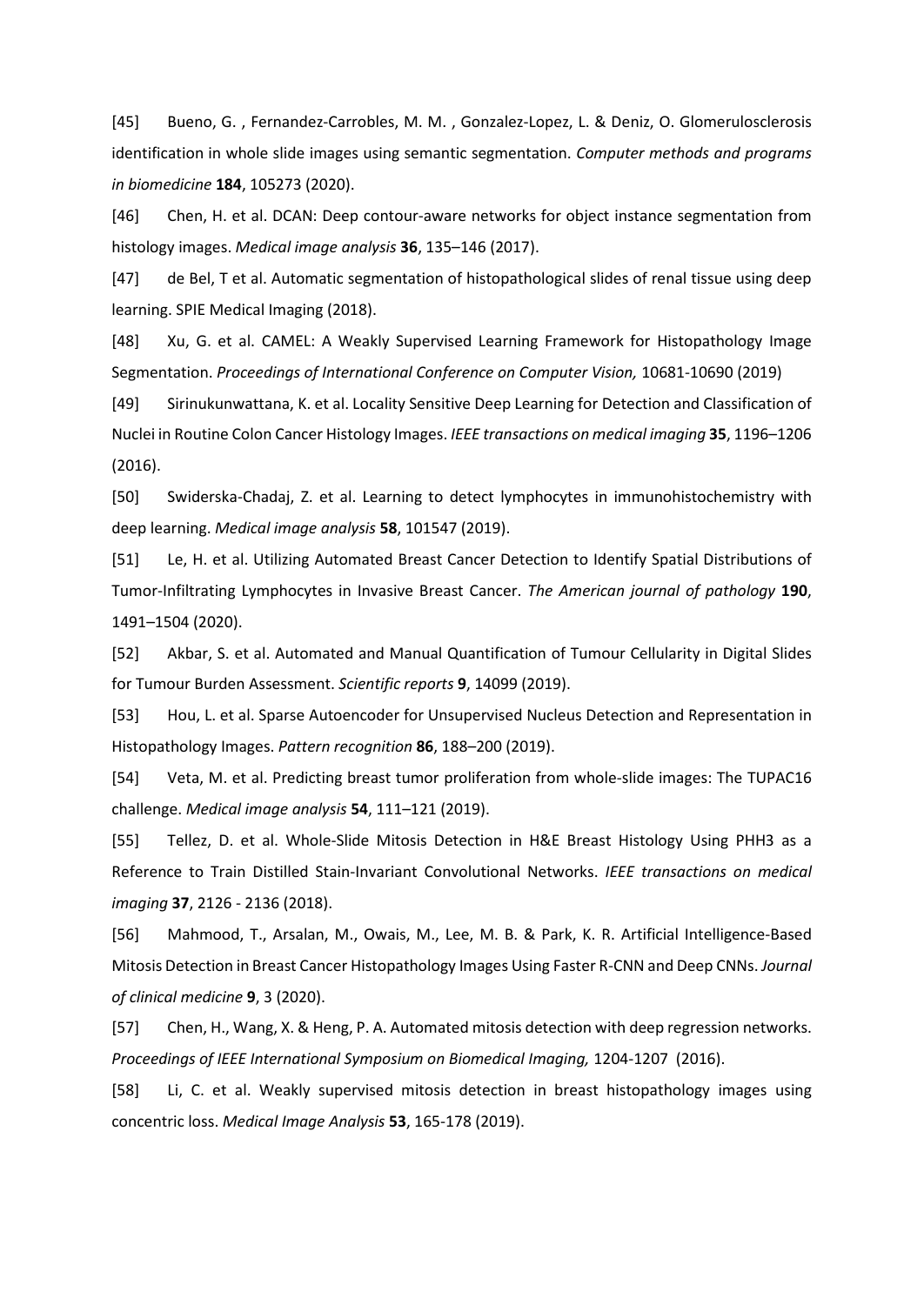[59] Nagpal, K. et al. Development and validation of a deep learning algorithm for improving Gleason scoring of prostate cancer. *npj Digital Medicine* **2**, (2019).

[60] Jansen, I. et al. Automated Detection and Grading of Non-Muscle-Invasive Urothelial Cell Carcinoma of the Bladder. *The American journal of pathology* **190**, 1483–1490 (2020).

[61] Karimi, D. et al. Deep Learning-Based Gleason Grading of Prostate Cancer From Histopathology Images-Role of Multiscale Decision Aggregation and Data Augmentation. *IEEE journal of biomedical and health informatics* **24**, 1413–1426 (2020).

[62] Bulten, W. et al. Automated deep-learning system for Gleason grading of prostate cancer using biopsies: a diagnostic study. *The Lancet. Oncology* **21**, 233–241 (2020).

[63] Ström, P. et al. Artificial intelligence for diagnosis and grading of prostate cancer in biopsies: a population-based, diagnostic study. *The Lancet. Oncology* **21**, 222–232 (2020).

[64] Gertych, A. et al. Convolutional neural networks can accurately distinguish four histologic growth patterns of lung adenocarcinoma in digital slides. *Scientific reports* **9**, 1483 (2019).

[65] Salgado, R. et al. The evaluation of tumor-infiltrating lymphocytes (TILs) in breast cancer: recommendations by an International TILs Working Group 2014. *Annals of Oncology* **26**, 259-271, (2015).

[66] Saltz, J. et al. Spatial Organization and Molecular Correlation of Tumor-Infiltrating Lymphocytes Using Deep Learning on Pathology Images. *Cell Reports* **23**, 181–193.e7 (2018).

[67] AbdulJabbar, K. Geospatial immune variability illuminates differential evolution of lung adenocarcinoma. *Nature medicine* **26**, 1054–1062 (2020).

[68] Kather, J. N. et al. Predicting survival from colorectal cancer histology slides using deep learning: A retrospective multicenter study. *PLoS medicine* **16**, e1002730 (2019).

[69] Geessink, O. G. F. et al. Computer aided quantification of intratumoral stroma yields an independent prognosticator in rectal cancer. *Cellular oncology* **42**, 331–341 (2019).

[70] Kapil, A. Et al. DASGAN–Joint Domain Adaptation and Segmentation for the Analysis of Epithelial Regions in Histopathology PD-L1 Images. https://arxiv.org/abs/1906.11118 (2019).

[71] Sha, L. et al. Multi-Field-of-View Deep Learning Model Predicts Non small Cell Lung Cancer Programmed Death-Ligand 1 Status from Whole-Slide Hematoxylin and Eosin Images. *Journal of pathology informatics* **10**, 24 (2019).

[72] Campanella, G. et al. Clinical-grade computational pathology using weakly supervised deep learning on whole slide images. *Nature medicine* **25**, 1301–1309 (2019).

[73] Ehteshami Bejnordi, B. et al. Diagnostic Assessment of Deep Learning Algorithms for Detection of Lymph Node Metastases in Women With Breast Cancer. *JAMA* **318**, 2199–2210 (2017).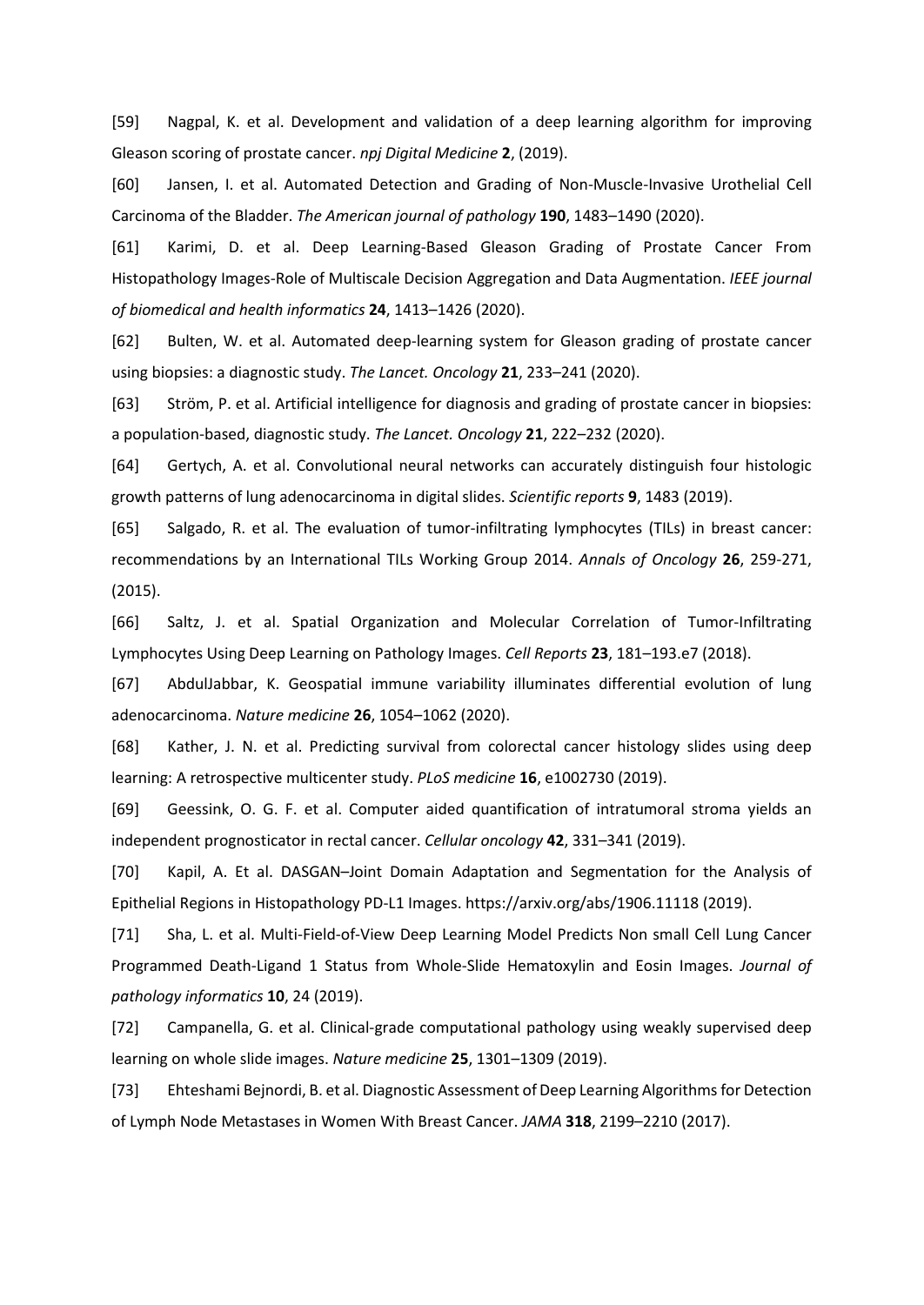[74] Zhang, Z. et al. Pathologist-level interpretable whole-slide cancer diagnosis with deep learning. *Nature Machine Intelligence* **1**, 236-245 (2019).

[75] Song, Z. et al. Clinically applicable histopathological diagnosis system for gastric cancer detection using deep learning. *Nature communications* **11**, 4294 (2020).

[76] Albarqouni, S. et al. AggNet: Deep Learning From Crowds for Mitosis Detection in Breast Cancer Histology Images. *IEEE transactions on medical imaging* **35**, 1313–1321 (2016).

[77] Amgad, M. et al. Structured crowdsourcing enables convolutional segmentation of histology images. *Bioinformatics* **35**, 3461–3467 (2019).

[78] Bulten, W. et al. Epithelium segmentation using deep learning in H&E-stained prostate specimens with immunohistochemistry as reference standard. *Scientific reports* **9**, 864 (2019).

[79] Valkonen, M. et al. Cytokeratin-Supervised Deep Learning for Automatic Recognition of Epithelial Cells in Breast Cancers Stained for ER, PR, and Ki-67. *IEEE transactions on medical imaging* **39**, 534–542 (2020).

[80] Alemi Koohbanani, N., Jahanifar, M., Zamani Tajadin, N. & Rajpoot, N. NuClick: A deep learning framework for interactive segmentation of microscopic images. *Medical image analysis* **65**, 101771 (2020).

[81] Bokhorst, J.M. et al. Learning from sparsely annotated data for semantic segmentation in histopathology images. *International Conference on Medical Imaging with Deep Learning, Proceedings of Machine Learning Research*102, 84-91 (2019).

[82] Brieu, N. et al. Domain Adaptation-based Augmentation for Weakly Supervised Nuclei Detection. https://arxiv.org/abs/1907.04681 (2019).

[83] Gadermayr, M., Gupta, L., Klinkhammer, B. M., Boor, P. & Merhof, D. Unsupervisedly Training GANs for Segmenting Digital Pathology with Automatically Generated Annotations. *International Conference on Medical Imaging with Deep Learning, Proceedings of Machine Learning Research* 102,175-184 (2019)

[84] Liang, Q. et al. Weakly Supervised Biomedical Image Segmentation by Reiterative Learning. *IEEE J. Biomed. Health Informatics* **23**, 1205–1214 (2019).

[85] Gao, S. et al. Using case-level context to classify cancer pathology reports. *PloS one* **15**, e0232840 (2020).

[86] Alawad, M. et al. Automatic extraction of cancer registry reportable information from freetext pathology reports using multitask convolutional neural networks. *Journal of the American Medical Informatics Association : JAMIA* **27**, 89–98 (2020).

[87] Coudray, N. et al. Classification and mutation prediction from non-small cell lung cancer histopathology images using deep learning. *Nature medicine* **24**, 1559–1567 (2018).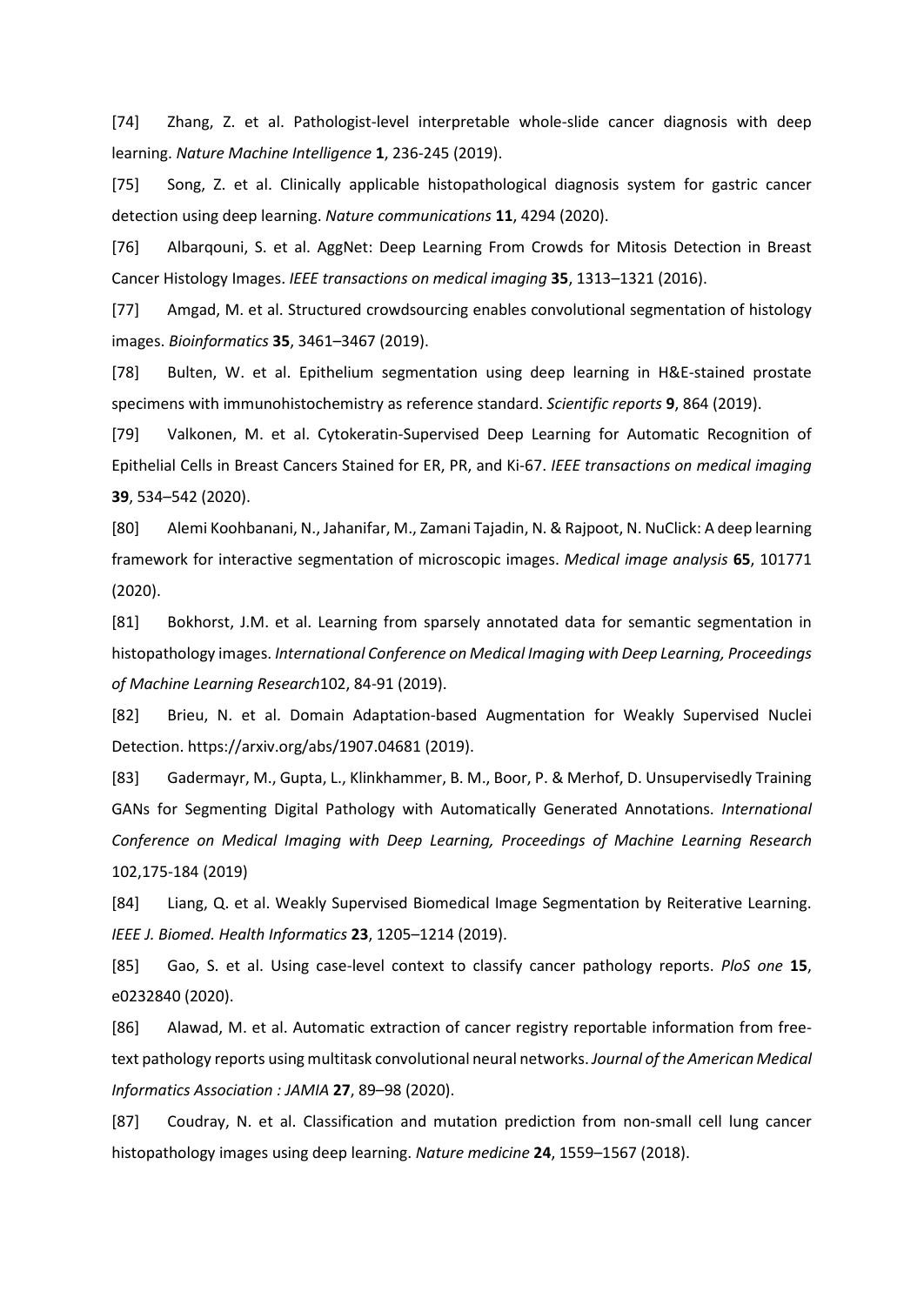[88] Pawlowski, N. Et al. Needles in Haystacks: On Classifying Tiny Objects in Large Images. <https://arxiv.org/abs/1908.06037> (2019).

[89] Ilse, M., Tomczak, J. M. & Welling, M. Attention-based Deep Multiple Instance Learning. *International Conference on Machine Learning, Proceedings of Machine Learning Research* 80, 2127- 2136 (2018)

[90] Hou, L. et al. Patch-Based Convolutional Neural Network for Whole Slide Tissue Image Classification. *Proceedings of IEEE Conference on Computer Vision and Pattern Recognition*, 2424-2433 (2016)

[91] Lu, M. Y. et al. D. F. K. Williamson, T. Y. Chen, R. J. Chen, M. Barbieri and F. Mahmood, "Data Efficient and Weakly Supervised Computational Pathology on Whole Slide Images," *Nat Biomed Eng*, https://doi.org/10.1038/s41551-020-00682-w (2021).

[92] Tellez, D., Litjens, G., van der Laak, J. & Ciompi, F. Neural Image Compression for Gigapixel Histopathology Image Analysis. *IEEE transactions on pattern analysis and machine intelligence*, **43**, 567-578 (2021).

[93] Pinckaers, J. H. F. M., van Ginneken, B. & Litjens, G. Streaming convolutional neural networks for end-to-end learning with multi-megapixel images. *IEEE transactions on pattern analysis and machine intelligence*, https:doi.org/10.1109/TPAMI.2020.3019563 (2020).

[94] Wulczyn, E. et al. Deep learning-based survival prediction for multiple cancer types using histopathology images. *PloS one* **15**, p. e0233678 (2020).

[95] Skrede, O.J. Deep learning for prediction of colorectal cancer outcome: a discovery and validation study. *Lancet* **395**, 350–360 (2020).

[96] Saillard, C. et al. Predicting survival after hepatocellular carcinoma resection using deeplearning on histological slides. *Hepatology* **72**, 2000-2013 (2020).

[97] Qaiser, T. et al. Digital Tumor-Collagen Proximity Signature Predicts Survival in Diffuse Large B-Cell Lymphoma. *Proceedings of European Congress on Digital Pathology, Lecture Notes in Computer Science* 11435, 163-171 (2019).

[98] Mobadersany, P. et al. Predicting cancer outcomes from histology and genomics using convolutional networks. *PNAS* **115**, E2970–E2979 (2018).

[99] Bychkov, D. et al. Deep learning based tissue analysis predicts outcome in colorectal cancer. *Scientific reports* **8**, 3395 (2018).

[100] Courtiol, P. et al. Deep learning-based classification of mesothelioma improves prediction of patient outcome. *Nature medicine* **25**, 1519–1525 (2019).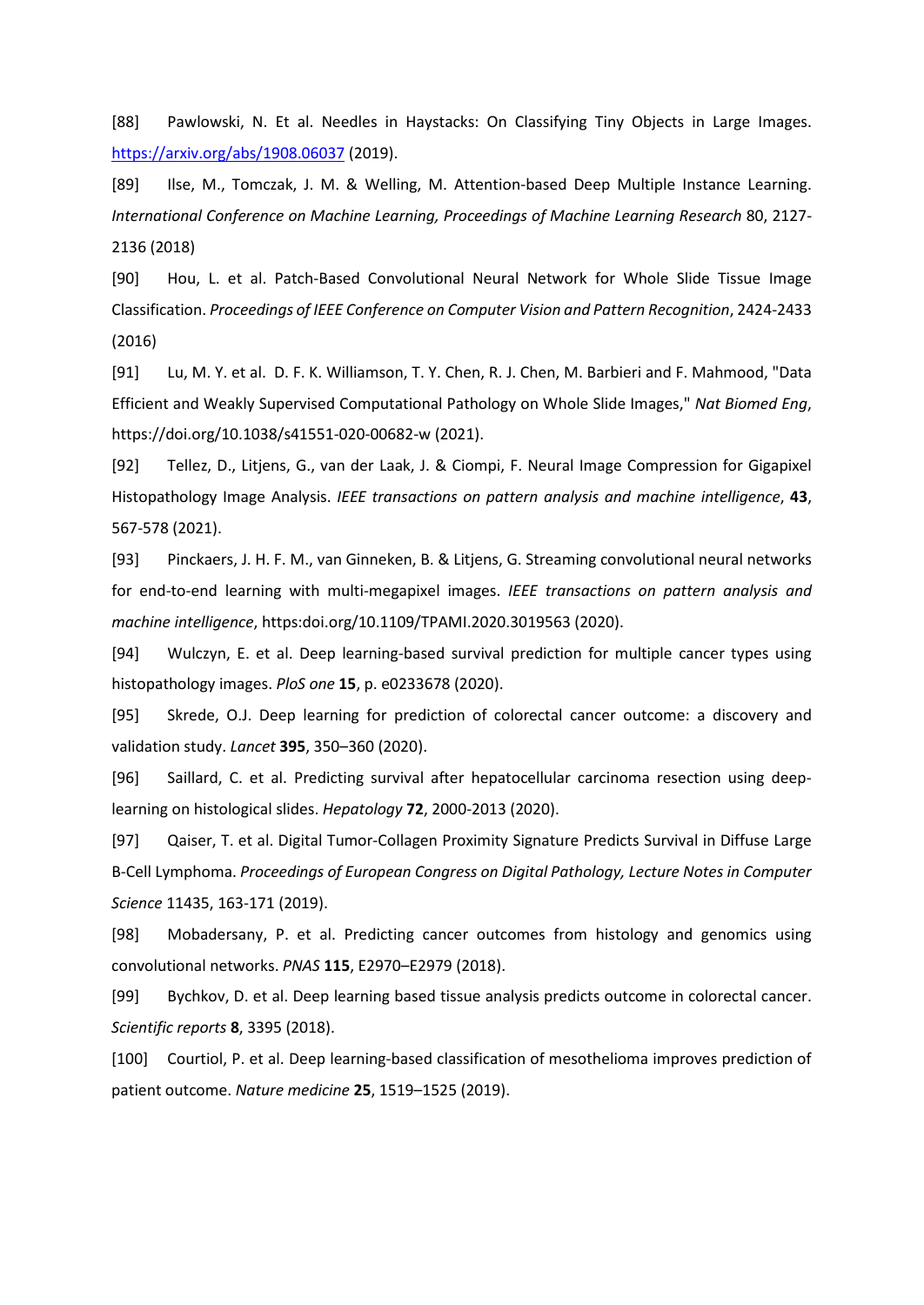[101] Kulkarni, P. M. et al. Deep Learning Based on Standard H&E Images of Primary Melanoma Tumors Identifies Patients at Risk for Visceral Recurrence and Death. *Clinical cancer research* **26**, 1126– 1134 (2020).

[102] Cui, D., Liu, Y., Liu, G. & Liu, L. A Multiple-Instance Learning-Based Convolutional Neural Network Model to Detect the IDH1 Mutation in the Histopathology Images of Glioma Tissues. *Journal of computational biology* **27**, 1264-1272 *(*2020).

[103] Liu, S. et al. Isocitrate dehydrogenase (IDH) status prediction in histopathology images of gliomas using deep learning. *Scientific reports* **10**, 7733 (2020).

[104] Kather, J. N. et al. Deep learning can predict microsatellite instability directly from histology in gastrointestinal cancer. *Nature medicine* **25**, 1054–1056 (2019).

[105] Kather, J. N. et al. Pan-cancer image-based detection of clinically actionable genetic alterations. *Nature Cancer* **1**, 789–799 (2020).

[106] Fu, Y. et al. Pan-cancer computational histopathology reveals mutations, tumor composition and prognosis. *Nature Cancer* **1**, 800–810 (2020).

[107] Schmauch, B. et al. A deep learning model to predict RNA-Seq expression of tumours from whole slide images. *Nature communications* **11**, 1–15 (2020).

[108] Couture, H. D. et al. Image analysis with deep learning to predict breast cancer grade, ER status, histologic subtype, and intrinsic subtype. *NPJ breast cancer* **4**, 30 (2018).

[109] Sirinukunwattana, K. et al. Image-based consensus molecular subtype (imCMS) classification of colorectal cancer using deep learning. *Gut* **70**, 544-554 (2021).

[110] McKinney, S. M. et al. International evaluation of an AI system for breast cancer screening. *Nature* **577**, 89–94 (2020).

[111] de Bel, T., Hermsen, M., Kers, J., van der Laak, J. & Litjens, G. J. S. Stain-Transforming Cycle-Consistent Generative Adversarial Networks for Improved Segmentation of Renal Histopathology. *International Conference on Medical Imaging with Deep Learning, Proceedings of Machine Learning Research 102*, 151-163 (2019).

[112] Liu, Y. et al. Artificial Intelligence-Based Breast Cancer Nodal Metastasis Detection: Insights Into the Black Box for Pathologists. *Archives of pathology & laboratory medicine* **143**, 859–868 (2019).

[113] Tellez, D. et al. Quantifying the effects of data augmentation and stain color normalization in convolutional neural networks for computational pathology. *Medical image analysis* **58**, 101544 (2019).

[114] H. Cho, S. Lim, G. Choi and H. Min, Neural Stain-Style Transfer Learning using GAN for Histopathological Images, https://arxiv.org/abs/1710.08543 (2017).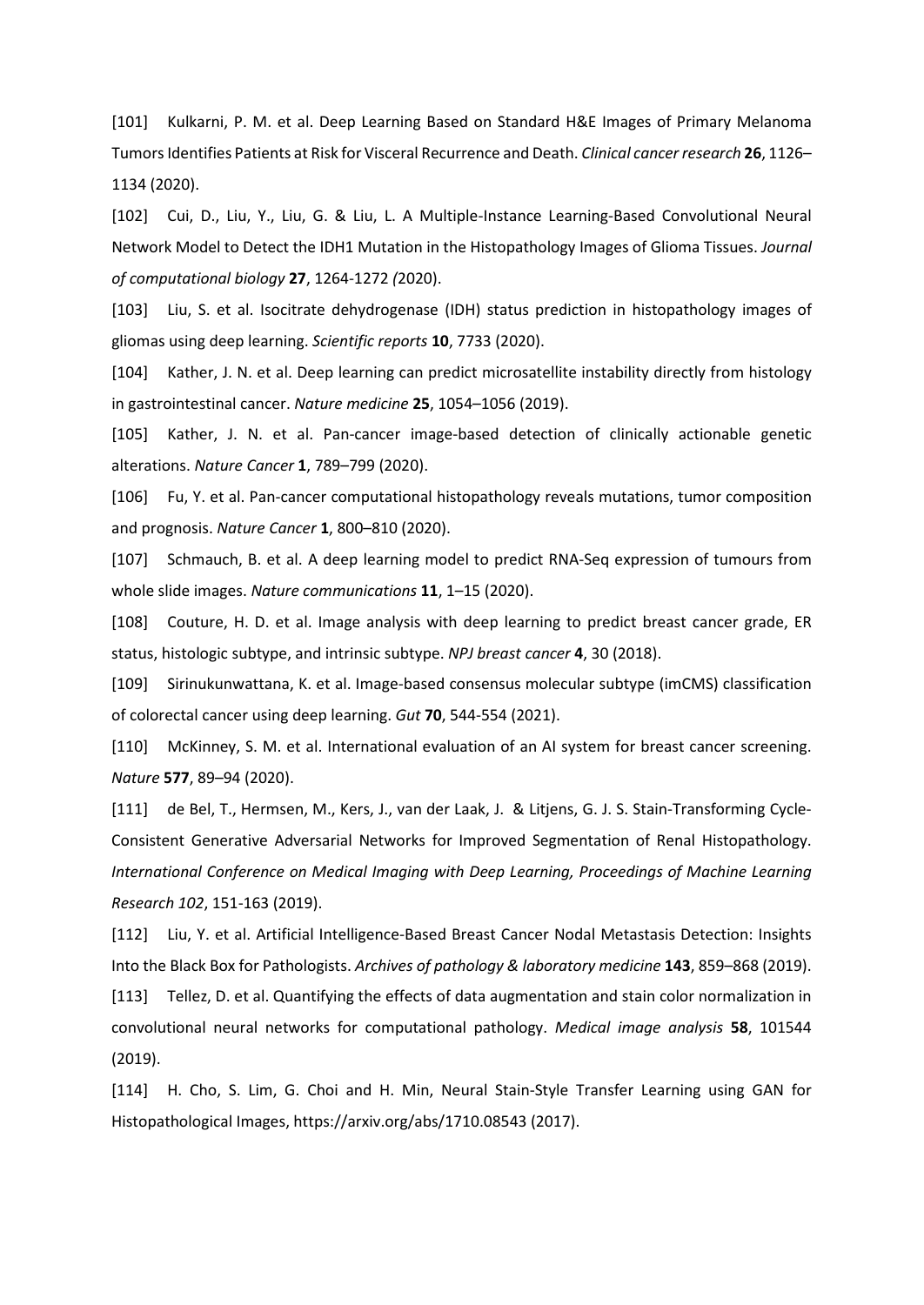[115] Janowczyk, A., Basavanhally, A. & Madabhushi, A. Stain Normalization using Sparse AutoEncoders (StaNoSA): Application to digital pathology. *Computerized medical imaging and graphics* 57, 50–61 (2017).

[116] Shaban, M. T., Baur, C., Navab, N. & Albarqouni, S. StainGAN: Stain Style Transfer for Digital Histological Images. *Proceedings of IEEE International Symposium on Biomedical Imaging*, 953-956 (2019).

[117] Zheng, Y. et al. Stain standardization capsule for application-driven histopathological image normalization. *IEEE journal of biomedical and health informatics* **25**, 337-347 (2021).

[118] Staartjes, V. E. & Kernbach, J. M. Significance of external validation in clinical machine learning: let loose too early. *The spine journal* **20**, 1159–1160 (2020).

[119] Beede, E. et al. A Human-Centered Evaluation of a Deep Learning System Deployed in Clinics for the Detection of Diabetic Retinopathy. *CHI Conference on Human Factors in Computing Systems*, 1-12 (2020).

[120] Kelly, C. J., Karthikesalingam, A., Suleyman, M., Corrado, G. & King, D. Key challenges for delivering clinical impact with artificial intelligence. *BMC medicine* **17**, 195 (2019).

[121] Nagendran, M. et al. Artificial intelligence versus clinicians: systematic review of design, reporting standards, and claims of deep learning studies. *BMJ* **368**, m689 (2020).

[122] Chen, P.H. C. et al. An augmented reality microscope with real-time artificial intelligence integration for cancer diagnosis. *Nature medicine* **25**, 1453–1457 (2019).

[123] Abels, E. et al. Computational pathology definitions, best practices, and recommendations for regulatory guidance: a white paper from the Digital Pathology Association. *J Pathol* **249**, 286-294 (2019).

[124] Guidotti, R. et al. A Survey of Methods for Explaining Black Box Models. *ACM Comput. Surv.*  **51**, 93:1–93:42 (2019).

[125] Kroll, J. A. The fallacy of inscrutability. *Philosophical transactions of the Royal Society* **376**, (2018).

[126] Price, W.N. & Cohen, I.G. Privacy in the age of medical big data. *Nature medicine* **25**, 37–43 (2019).

[127] Laï, M.C., Brian, M. & Mamzer, M.F. Perceptions of artificial intelligence in healthcare: findings from a qualitative survey study among actors in France. *Journal of translational medicine* **18**, 14 (2020).

[128] Rieke, N. et al. The future of digital health with federated learning. *NPJ digital medicine* **3**, 119 (2020).

[129] Sheller, M. J. et al. Federated learning in medicine: facilitating multi-institutional collaborations without sharing patient data. *Scientific reports* **10**, 12598 (2020).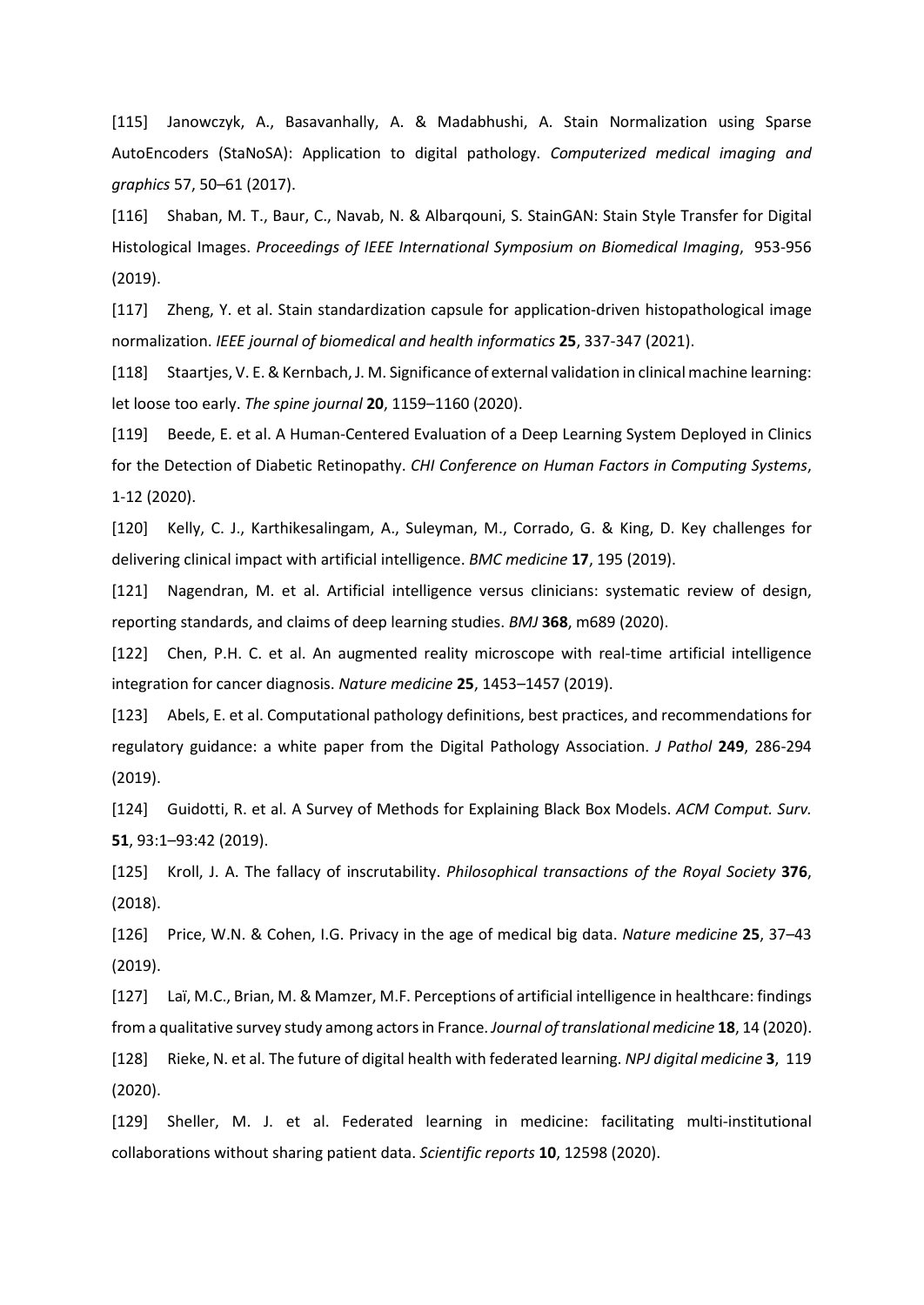[130] "Ethics guidelines for trustworthy AI," https://ec.europa.eu/digital-singlemarket/en/news/ethics-guidelines-trustworthy-ai (2019).

[131] Panch, T., Mattie, H. & Atun, R. Artificial intelligence and algorithmic bias: implications for health systems. *Journal of global health* **9**, 010318 (2019).

[132] Allen, T. C. Regulating Artificial Intelligence for a Successful Pathology Future. *Archives of pathology & laboratory medicine* **143**, 1175–1179 (2019).

[133] Veta, M. et al. Assessment of algorithms for mitosis detection in breast cancer histopathology images. *Medical image analysis* **20**, 237–248 (2015).

[134] Shelhamer, E., Long, J. & Darrell, T. Fully Convolutional Networks for Semantic Segmentation. *IEEE Trans. Pattern Anal. Mach. Intell.* **39**, 640–651 (2017).

[135] Krizhevsky, A., Sutskever, I. & Hinton, G. E. ImageNet classification with deep convolutional neural networks. *Advances in Neural Information Processing Systems* (2012).

[136] Khosravi, P., Kazemi, E., Imielinski, M., Elemento, O. & Hajirasouliha, I. Deep Convolutional Neural Networks Enable Discrimination of Heterogeneous Digital Pathology Images. *EBioMedicine* **27**, 317–328 (2018).

[137] Hu, B. et al. Unsupervised Learning for Cell-Level Visual Representation in Histopathology Images With Generative Adversarial Networks. *IEEE J. Biomed. Health Informatics* **23**, 1316–1328, (2019).

[138] Bejnordi, B. et al. Using deep convolutional neural networks to identify and classify tumorassociated stroma in diagnostic breast biopsies. *Modern pathology* **31**, 1502–1512 (2018).

[139] Doyle, S., Feldman, M. D., Shih, N., Tomaszewski, J. & Madabhushi, A. Cascaded discrimination of normal, abnormal, and confounder classes in histopathology: Gleason grading of prostate cancer. *BMC bioinformatics* **13**, 10 (2012).

[140] Chuang, W. Y. et al. Successful Identification of Nasopharyngeal Carcinoma in Nasopharyngeal Biopsies Using Deep Learning. *Cancers* **12**, 2 (2020).

[141] Choi, G. et al. Automated detection algorithm for C4d immunostaining showed comparable diagnostic performance to pathologists in renal allograft biopsy. *Modern pathology* **33**, 1626–1634 (2020).

[142] Chen, C. M. et al. A computer-aided diagnosis system for differentiation and delineation of malignant regions on whole-slide prostate histopathology image using spatial statistics and multidimensional DenseNet. *Medical physics* **47**, 1021–1033 (2020).

[143] Bejnordi, B. E. et al. Context-aware stacked convolutional neural networks for classification of breast carcinomas in whole-slide histopathology images. *Journal of medical imaging* **4**, 044504 (2017).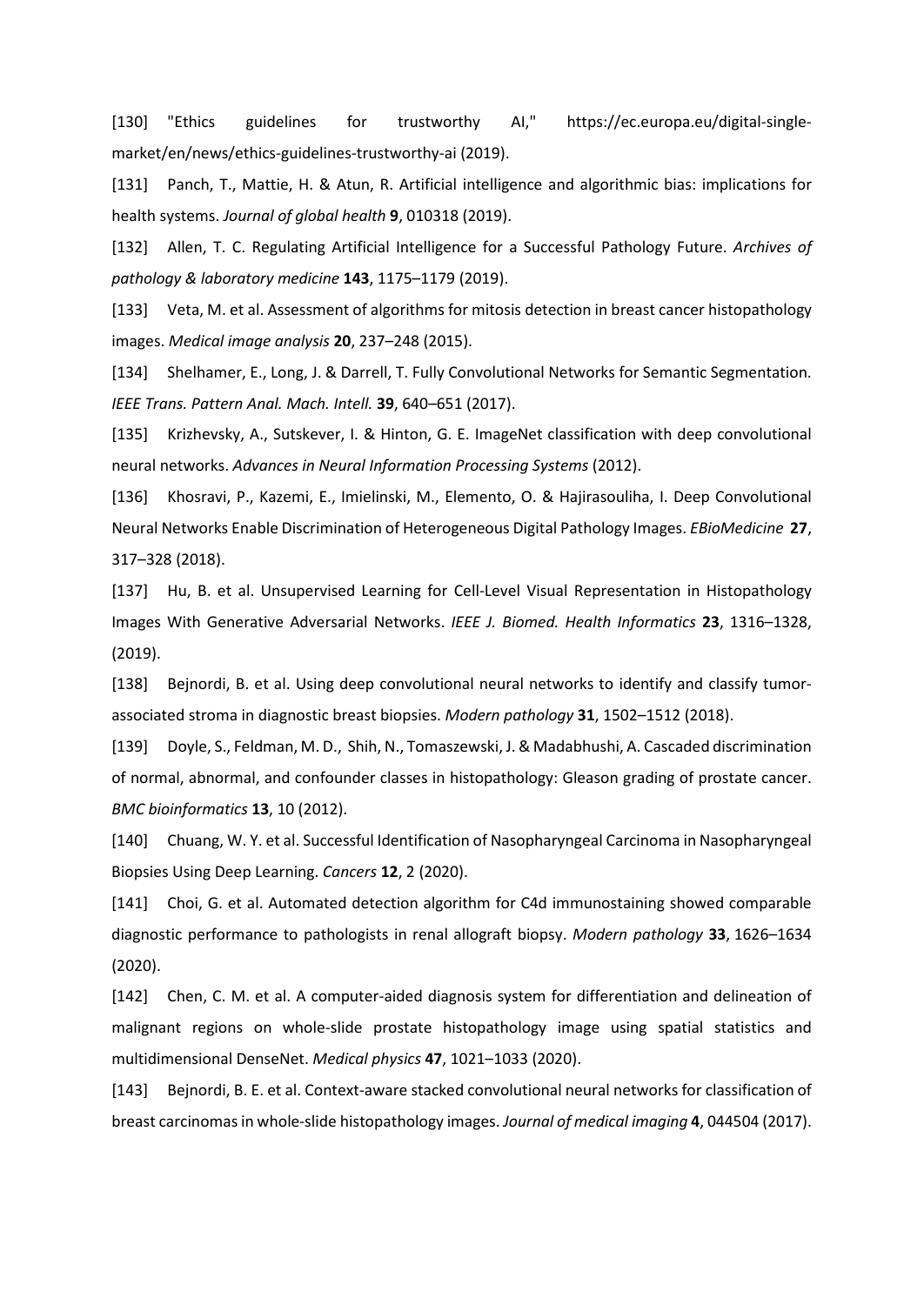[144] Beck, A. H. et al. Systematic analysis of breast cancer morphology uncovers stromal features associated with survival. *Science translational medicine* **3**, 108-113 (2011).

[145] Arvaniti, E. et al. Automated Gleason grading of prostate cancer tissue microarrays via deep learning. *Scientific reports* **8**, 12054 (2018).

[146] Acs, B., Rantalainen, M. & Hartman, J. Artificial intelligence as the next step towards precision pathology. *Journal of internal medicine* **288**, 62–81 (2020).

[147] Balkenhol, M. et al. Deep learning assisted mitotic counting for breast cancer. *Laboratory Investigation* **99**, 1596–1606 (2019).

[148] Dudgeon, S. N. Et al. A Pathologist-Annotated Dataset for Validating Artificial Intelligence: A Project Description and Pilot Study. arXiv:2010.06995 (2020).

[149] Dong, J et al. Clinical Trials for Artificial Intelligence in Cancer Diagnosis: A Cross-Sectional Study of Registered Trials in ClinicalTrials.gov. *Front Oncol*. **15**, 1629 (2020).

[150] Collins, G. S. & Moons, K. G. M. Reporting of artificial intelligence prediction models. *The Lancet* **393**, 1577-1579 (2019).

[151] https://www.fda.gov/media/145022/download

[152] Linmans, J., van der Laak, J. & Litjens, G. Efficient Out-of-Distribution Detection in Digital Pathology Using Multi-Head Convolutional Neural Networks. *Medical Imaging with Deep Learning, Proceedings of Machine Learning Research* 121, 465-478 (2020).

[153] Kohl, S. Et al. A Probabilistic U-Net for Segmentation of Ambiguous Images. *Advances in Neural Information Processing Systems* (2018).

[154] Bera, K., Schalper, K.A., Rimm, D. L., Velcheti, V. & Madabhushi, A. Artificial intelligence in digital pathology - new tools for diagnosis and precision oncology. *Nat Rev Clin Oncol*. **16**, 703-715 (2019)

[155] Kather, J.N. et al. Multi-class texture analysis in colorectal cancer histology. *Sci Rep* **6**, 27988 (2016).

[156] Wong, G.L. et al. Artificial intelligence in prediction of non-alcoholic fatty liver disease and fibrosis. *J Gastroenterol Hepatol*. **36**, 543-550 (2021).

[157] Korde, L.A. et al. Neoadjuvant Chemotherapy, Endocrine Therapy, and Targeted Therapy for Breast Cancer: ASCO Guideline. *J Clin Oncol.* https:doi.org/10.1200/JCO.20.03399 (2021).

[158] Kleppe, A. et al. Designing deep learning studies in cancer diagnostics. *Nat Rev Cancer*. **21**, 199-211 (2021).

[159] Durán, J.M. & Jongsma, K.R. Who is afraid of black box algorithms? On the epistemological and ethical basis of trust in medical AI. *J Med Ethics*. https:doi.org/10.1136/medethics-2020-106820 (2021).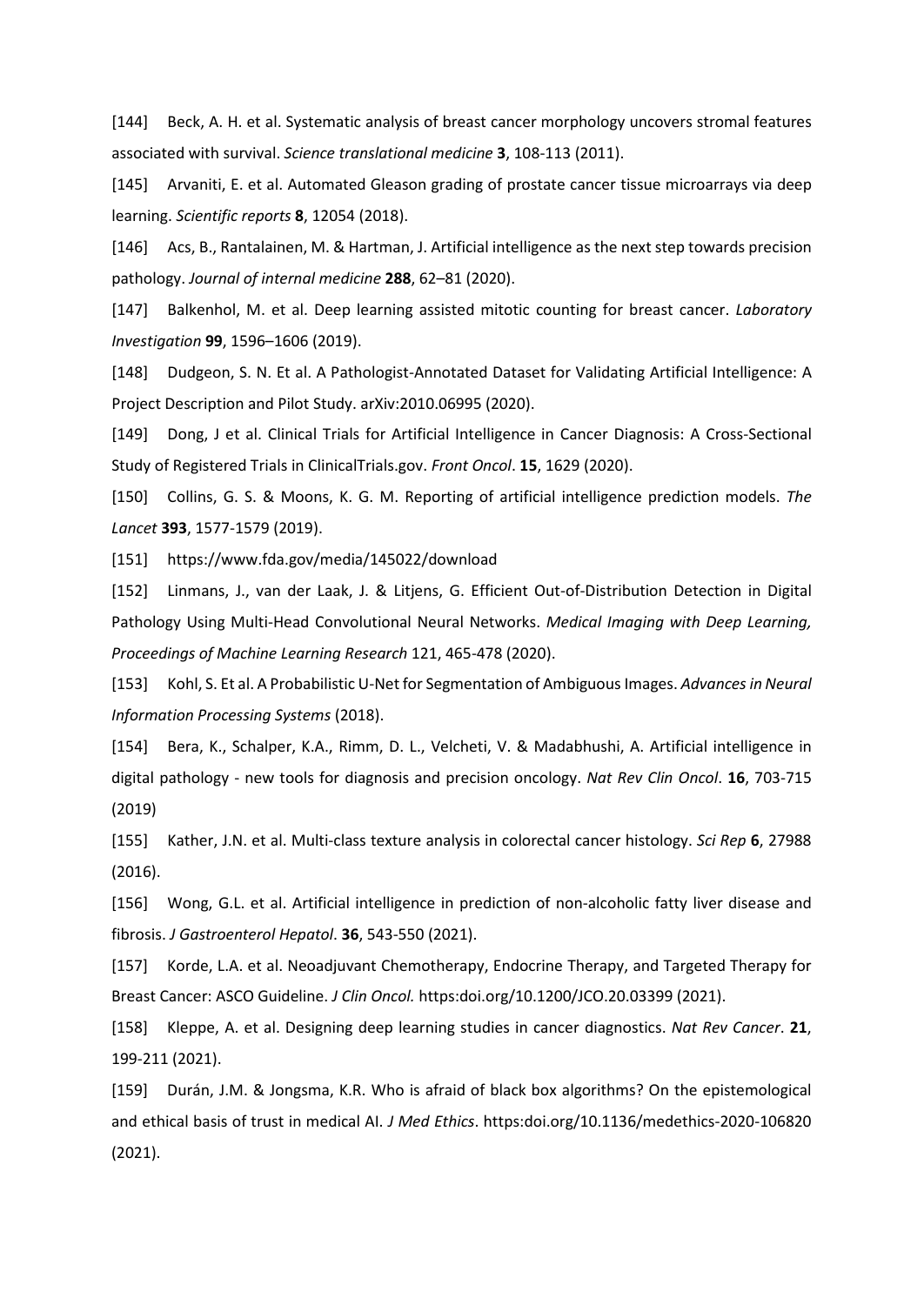[160] Zhou, C. Et al. Histopathology classification and localization of colorectal cancer using global labels by weakly supervised deep learning. *Comput Med Imaging Graph* **88**, 101861 (2021).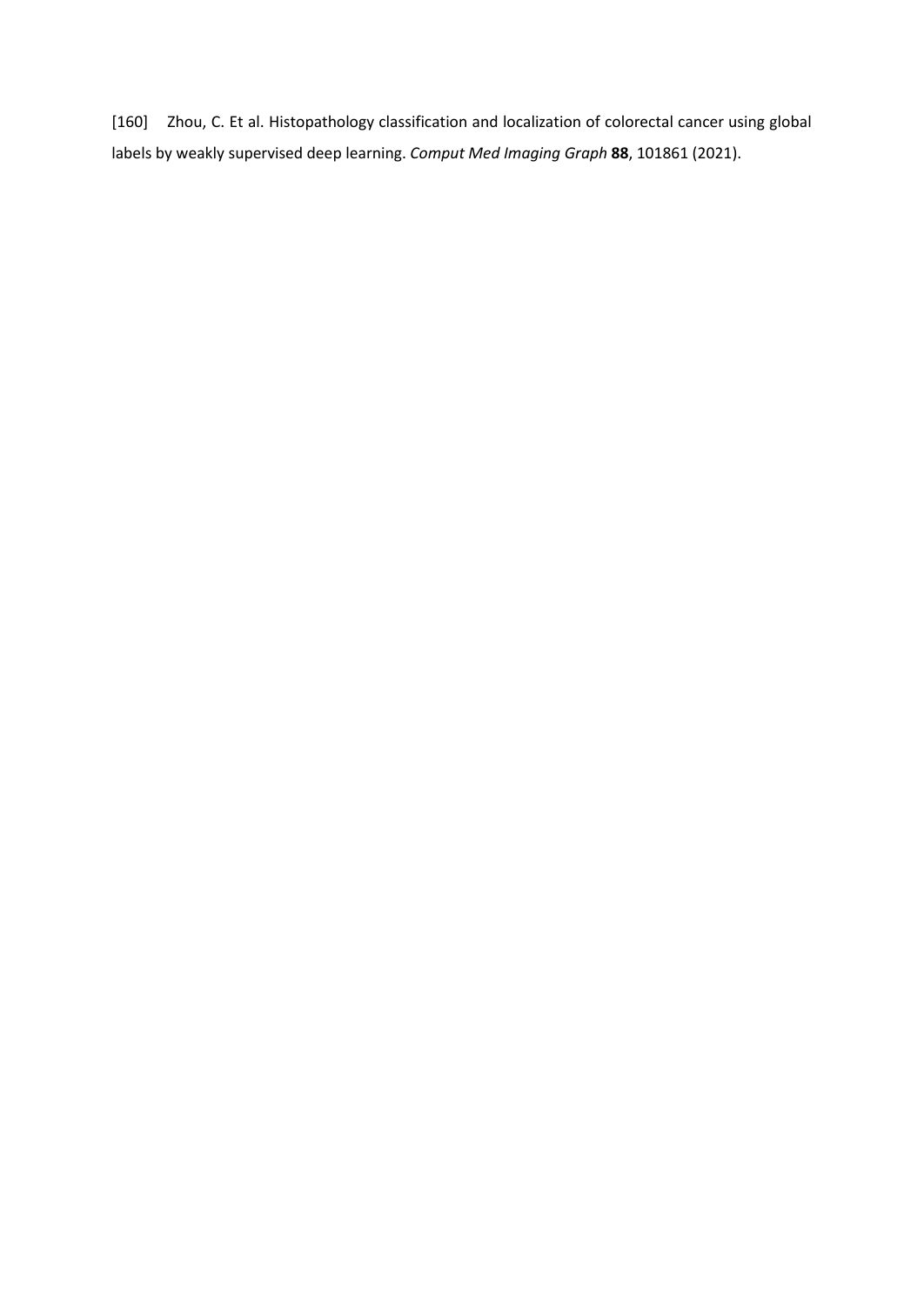

# **Figure 1. Computational pathology for tissue segmentation.**

A computational pathology algorithm for kidney tissue segmentation based on convolutional neural networks has been applied to a Periodic acid–Schiff-stained section of kidney tissue. a| Original image. b| Original image that has been manually annotated by an expert. c| The result of processing the original image using a deep learning algorithm [18]. No added color indicates interstitium; purple indicates glomerulus; red indicates sclerotic glomerulus; dark blue indicates proximal tubule; orange indicates distal tubule; green indicates atrophic tubule; and turquoise indicates artery or arteriole.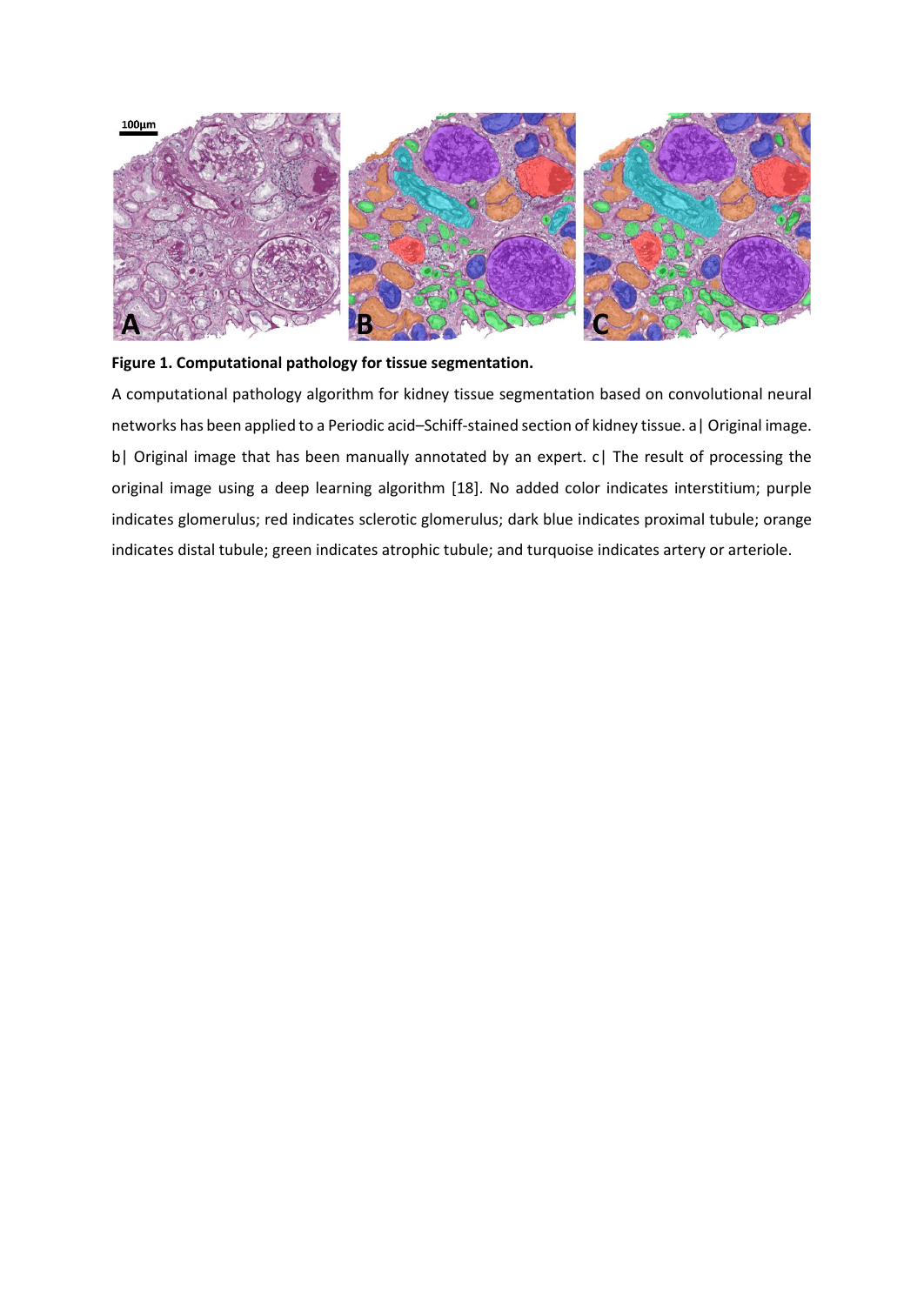

# **Figure 2. Validation of computational pathology algorithms.**

A schematic representation of the main steps involved in the development and validation of computational pathology algorithms using deep learning. Different levels of validation are shown in colored boxes vertically (validation during training, internal and external validation, prospective validation/clinical trial). The consecutive activities in a typical deep learning workflow are shown in darker colored boxes, with the corresponding products of these actions in shown in white boxes on the left. Arrows indicate which products are inputs for the activities. WSI, whole slide image.

**Box: Definitions Deep learning**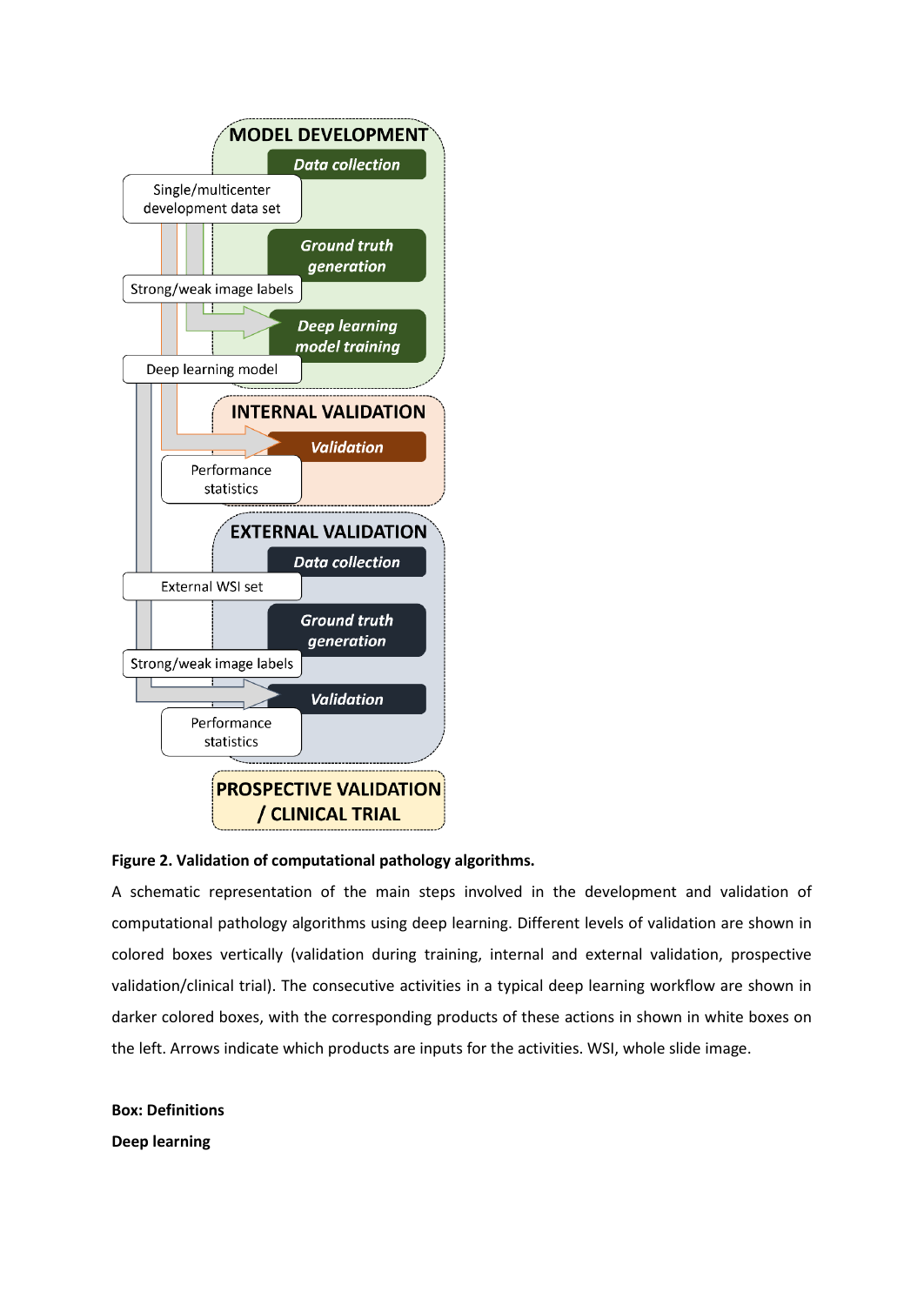A machine learning approach in which algorithms are trained for a specific task (or set of tasks) by exposing a multilayered artificial neural network to (typically a large amount of) training data, without the need for hand-crafted engineering of features to be extracted from the data. The resulting algorithm has learned a hierarchical representation of the data that is subsequently used for tasks such as classification, detection or segmentation. The term 'deep' refers to artificial neural networks built using many layers, in other words a deep neural network.

## **Digital pathology**

The digitization of the traditional diagnostic process of analyzing cells and tissue with a microscope via whole-slide scanners and computer screens.

# **Computational pathology**

The computational analysis of digital images obtained through scanning slides of cells and tissues.

#### **Radiomics / pathomics**

Techniques to extract a (usually very large) set of features from radiological or histopathological digital images, respectively, using computational algorithms of data analysis. These features are successively used to feed (usually supervised) prediction models targeting clinically relevant end-points, such as prognosis.

#### **End-to-end training**

In the context of machine learning models, possibly consisting of a pipeline with multiple steps, endto-end training refers to the procedure of learning the optimal value of all parameters of a model simultaneously rather than sequentially (i.e., one step at a time).

#### **Whole-slide images**

Digital images obtained by digitizing complete histopathological glass slides using a high-resolution scanner.

# **Convolutional neural networks**

Deep learning approach consisting of a series of convolutional layers to process data (usually bidimensional) from input to output. Each layer implements the *convolution* operation between the input data and a set of *filters* (i.e., small matrices), whose numerical values are automatically learned in an end-to-end training fashion.